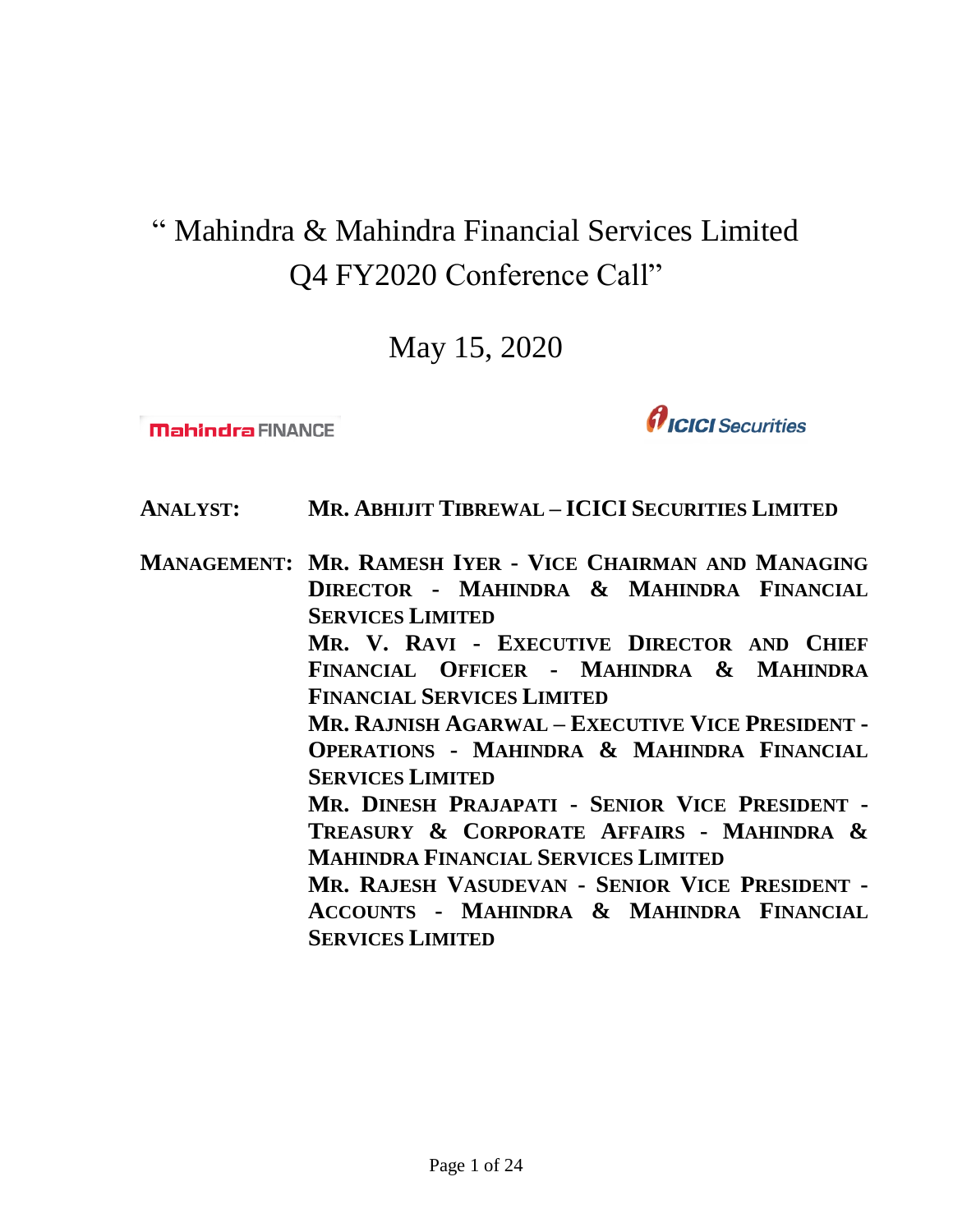- **Moderator**: Ladies and gentlemen, good day and welcome to the Mahindra Finance Q4 & FY2020 earnings conference call hosted by ICICI Securities. As a reminder, all participant lines will be in the listen-only mode and there will be an opportunity for you to ask questions after the presentation concludes. Should you need assistance during the conference call, please signal an operator by pressing "\*" then "0" on your touchtone phone. Please note that this conference is being recorded. I now hand the conference over to Mr. Abhijit Tibrewal. Thank you and over to you Sir!
- **Abhijit Tibrewal**: Thanks Steven. Good evening everyone. I take great pleasure in having with us here today, the senior leadership team of Mahindra Finance. We have with us, Mr. Ramesh Iyer, Vice Chairman and Managing Director, Mr. V. Ravi, Executive Director and CFO, Mr. Rajnish Agarwal, EVP, Operations, Mr. Dinesh Prajapati, SVP, Treasury and Corporate Affairs; and Mr. Rajesh Vasudevan, SVP, Accounts. They are here to discuss the company's performance in Q4 FY2020 and the business outlook going forward. We will have a Q&A session post this discussion. Let me now hand the floor over to our honored guest from Mahindra Finance. Over to you Mr. Iyer to share your opening remarks on the results!
- **Ramesh Iyer:** Good evening everyone. Firstly sincere apologies for delaying this call we were supposed to be having it at 5:15 pm we are one hour behind mainly caused by our inability to transfer the results to the exchanges and that got it a little delayed. Nevertheless my sincere apologies and thank you very much for joining this call.

I would not really go into line-by-line item numbers that must be already with you and through the Q&A we can actually handle it, but I would more like to narrate on where we are, what we see on the ground and where do we see going from here. So first I think it is now more than a month that the lockout is and very happy to report that around 500 of our branches are already up and working and they have been opened in the green and orange zones of the country and as I said we are up and working and we have started seeing walkin both for asking for new loans as well as for repayment of installments, so that gives us really a lot of confidence that things are beginning to get to some normalcy and over a period of time for sure it will settle down and things will begin to happen.

We do very strongly think that given the good harvest in this season, most of the states, the farm cash flow is holding up and we are already witnessing it through collections during even these period. As we speak if we were to look at what percentage of our consumers actually opted for the moratorium offer, I think about 75% plus did take the moratorium, but the ones who did not largely belong to the farming community where they felt that their cash flows will improve and they would be able to pay. The real question was how will they come and pay or how will we go and collect and therefore when we gave them options of depositing in the banks or digital transfers, etc., some of them have taken that option and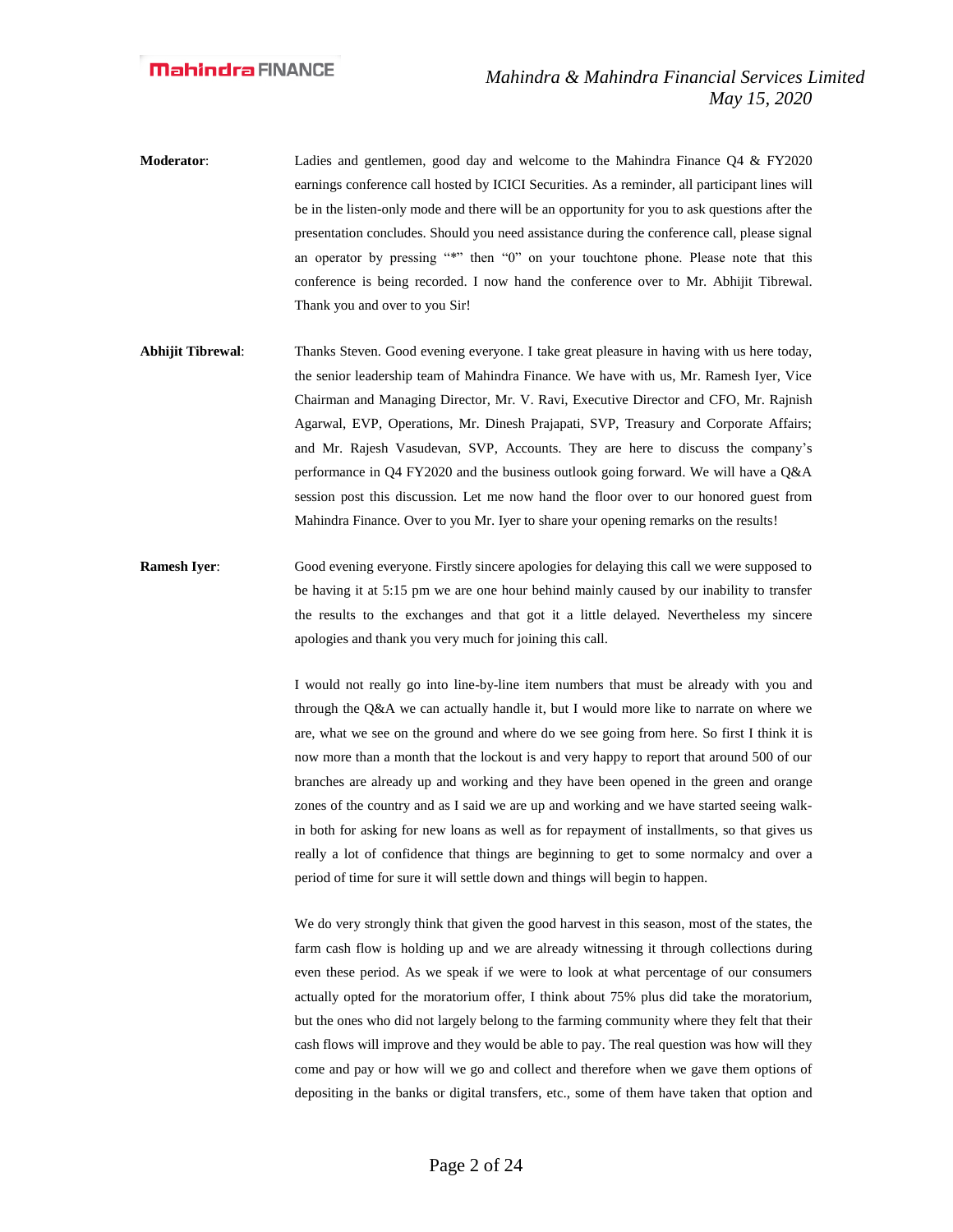April did witness a decent collection and May 15 days of collection has already equal to or slightly surpassed even what we collected in April. So to that extent we feel extremely confident and happy that consumers are coming back to normal even in that front.

We have said this before and we continue to hold on, even before the COVID impact we had said any normalcy to business volumes we could see only post October that is the festival season and it continues to appear that it would only commence around that time because the BS-IV or BS-VI on the vehicle front is still getting sorted out before people can decide to buy new vehicles. The tractor side is already showing traction. We believe that the pre-owned vehicle segment will definitely be the one, which will show better traction during this period, people do want to acquire a pre-owned vehicle rather than investing on a new vehicle so that could become a turnaround story or could become a story, which will emerge much faster. So we think that while things will begin to happen, but by the time we can talk of some normalcy in terms of volumes, etc., we would clearly see that it will be post October where we would start to see this. These are times where we believe our priorities are to ensure that the employees do come back with confidence to work and that they do not have any sentiment issue or any fear issue before they return to work, so there is a lot of employee engagement program in terms of our communication to them, etc.

During this period we have definitely focused on areas of where we could really control and bring down costs and in one of our earlier calls I had mentioned about this being our area of focus. We have identified about 8 or 9 focused areas where we could bring down cost and some of them are bringing down the cost of our branch rent, we are in negotiations with various landlords and we do get very, very positive signals from them of agreeing to bring down the rents by 20%, 25% or so, so that is one very clear focus area.

I think we are looking at all the outsourced contracts that we have for either security or for the BPOs, etc., and we do believe there are very clear opportunities of even renegotiating prices around all of that. So we are confident that with all our efforts towards cost reduction programs over a period of time, we will see the benefit of it in this year as we grow through the year and reach the year-end, we would see a decent benefit coming out of it. If I have to just put a number around it, we believe that 40, 50 basis point savings with all efforts put in place on a full year basis is definitely possible, so that is going to be one very strong focused area.

As far as the overall collections are concerned, as I said while the farm side has started to respond positively for repayment, etc., I think the commercial vehicle side, the aggregator taxi model, which are driver dependent, mainly the businesses, which are driver dependent where the drivers have gone back as migrants to their respective hometowns could take a little longer to bounce back as an earning potential. Even if things were to normalize let us say the lockout is to be lifted by end May or so, by the time people come back to work and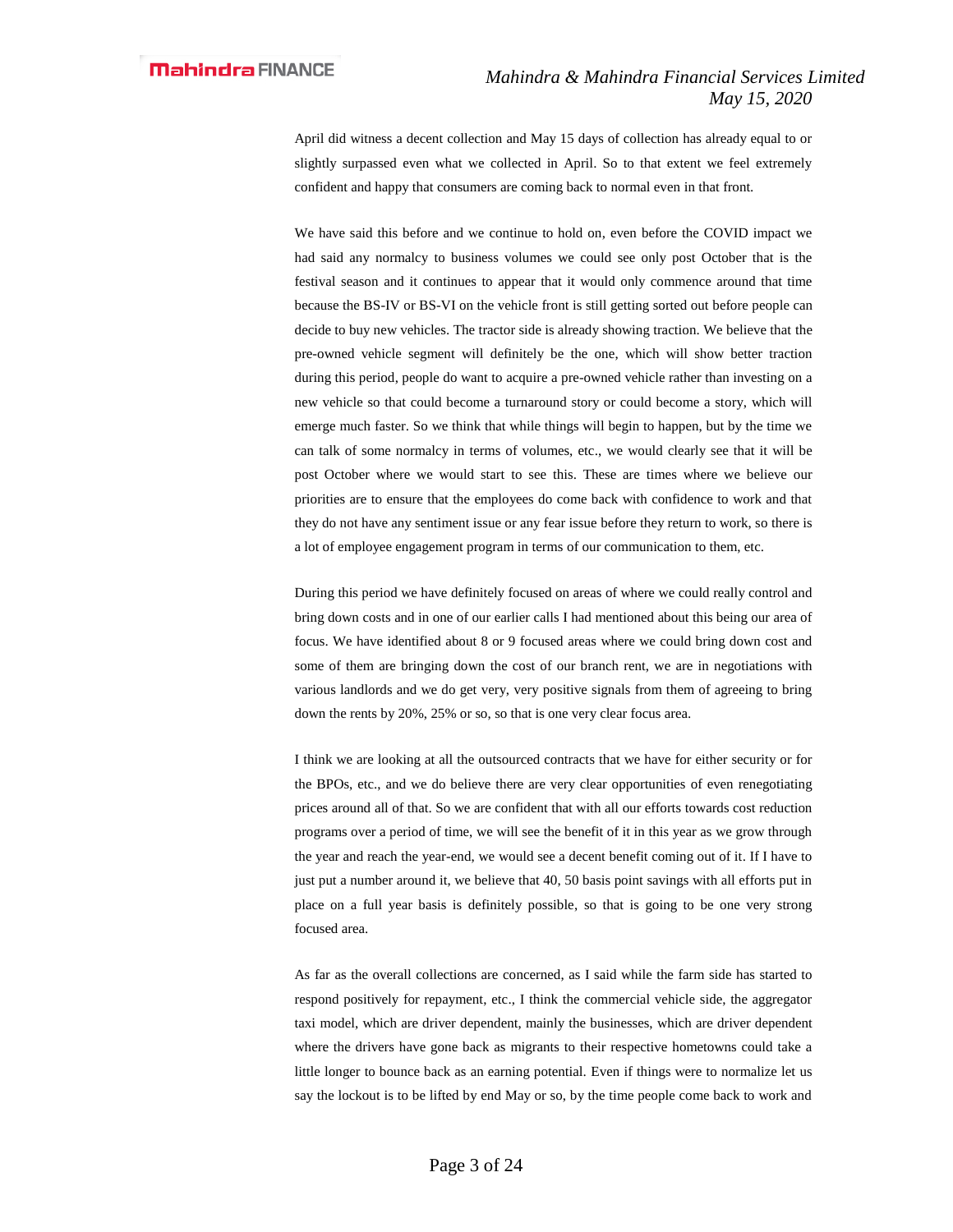put back their vehicle on earnings and they start to earn and start to repay could take another quarter or so. So we will have to live through this pain point for another quarter at least before we can say everything has returned back to normal. It is in this direction that in the accounts for March 2020 we have taken a forward-looking extra provision based on what we see is likely to be in the market. We do believe that we have taken an aggressive stand to make that provision and we could benefit out of it as things start to change and we could get the reversal benefit as we go along.

So far we have not heard nor do we believe that the customers may want to surrender their assets and things like that I do not think that is going to be the story because most of these assets are earning assets, they are life giver products for many of our consumers. We would see definite delay, but we do not see them a default or a surrender arising out of that. So if I have to therefore conclude from where the business is going or where the collections would be, I think given a quarter or two things should look much, much more normal and as we have taken some aggressive stand in terms of extra provisioning, etc., should benefit us substantially in that direction. We do not see too much of competition arising during these times because if you do not have your physical branches and things like that in those areas it is not easy for someone to now come and make a beginning for a business and therefore we think the existing players will be benefited from the volumes while the volumes overall are definitely likely to come down. I think the year 2020 will be a year, which cannot be compared to the past and made a reference of whether it is a growth or degrowth. I think year 2020 will have to be analyzed from a point of view of how the business is getting back to normalcy and what are the fundamentals of the business, which works in favor and what are the changes that we are willing to bring in to make it work in favor. So the digital movement in terms of giving opportunities to the consumer to be able to digitally repay or to even digitally demand loans, which we can analyze, assess and provide them will definitely be one of the focused areas from where you will see change from our side.

We also very strongly think given a very large customer base and a very local employees who has a very local knowledge will be an added advantage during this period because our existing customers may want short-term loans, which we had launched as a program, even 6 months, 8 months back for our existing customer with excellent track record and I think that is something that will help us grow during this period, but we will be very selective on whom we want to provide such product, but we do see that as an opportunity. I think the important area to really focus around these times is also going to be the liability side in terms of how well, how prepared are we from the liability side and I want to confirm that even if this situation was to continue the same way for the next 6 months, we are very, very comfortable to make a statement that we have adequate arrangements for liquidity and we would be able to meet all our liabilities including interest payments on time, we would be able to meet all our fixed costs on time, we do not see a problem on the cash flow front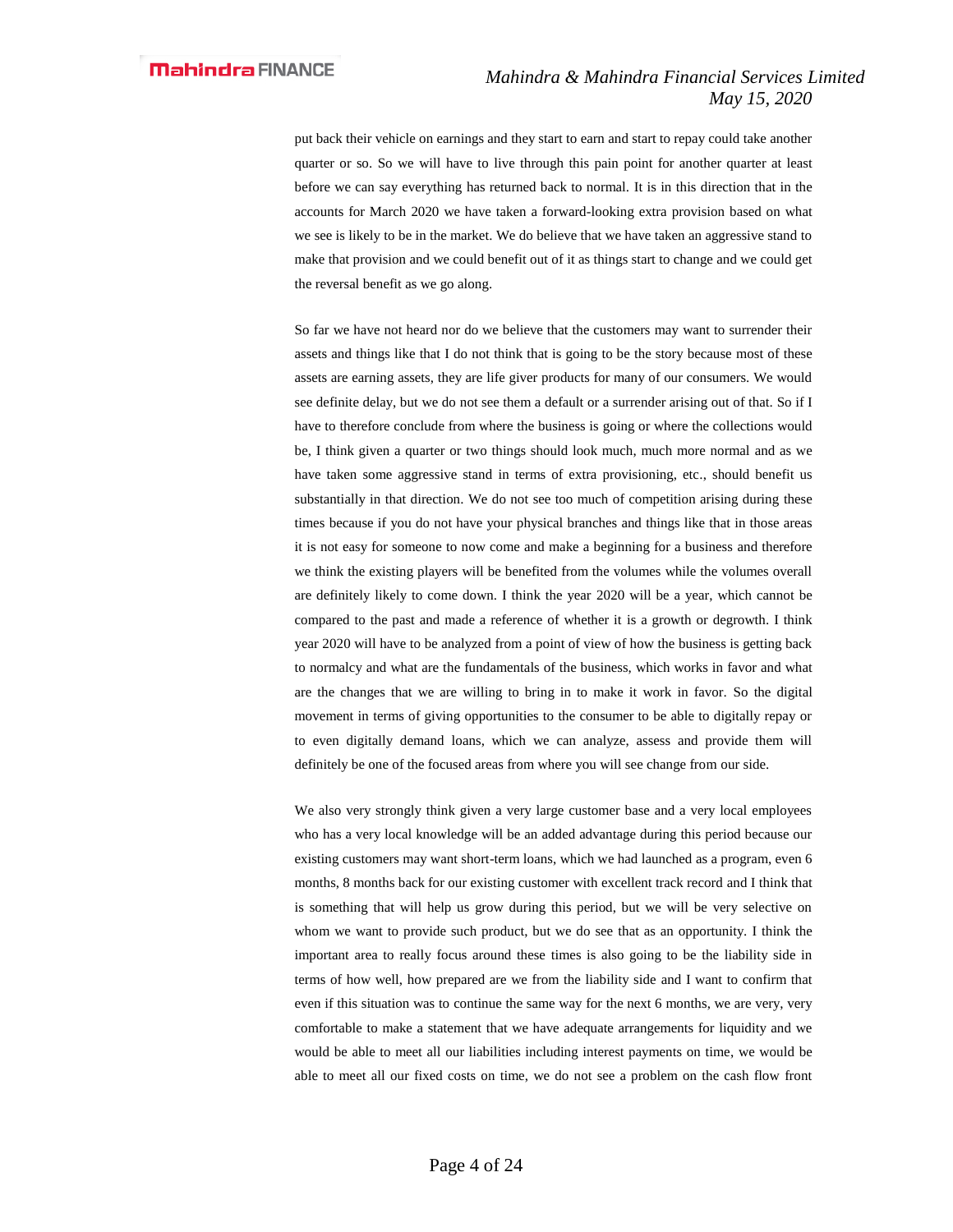even if we were to assume that the current situation was to get over extended for a longer period of time.

I think these are times where one has to have absolute control over what is happening, but more importantly one has to be very clear and must have a very high ethical and governance practices. These are not time to take any shortcuts or anything. I think we would not come under any of those pressures. I think we will ensure that what we do is absolutely transparent from a consumer perspective and we do believe that will put us ahead of many in terms of our relationships with OEMs, in terms of our relationships with dealership community as well as with our existing customer base.

When we were talking of costs, the other area of costs that we would also look at is on the employee front. We do not envisage a reduction of employee or a salary cut as an option to look at, but recasting the salary and changing the mix between fixed and variable is one option that we are very strongly working on and we do believe that, that would help the company save substantial amounts if the overall performance was to suffer due to market conditions then the company may not have to incur that kind of a cost. So the larger theme that I am trying to drive clearly is to bring appropriate controls and to ensure that the cost is kept well under control, liquidity is appropriately focused and therefore adequate liquidity is made available to meet all liabilities including fixed cost requirements, to focus on the business growth in areas of opportunity where we think the customer needs vehicle, which is a livelihood and an earning product for them and lastly to ensure that in areas where there are earnings commencing to happen where the customers are already beginning to earn that we ensure our installments are well collected and controlled and given all of that and with the stance that we have taken to have higher provision already made, we do believe that the year 2020 would see further improvement to our asset quality, a better coverage of our NPA ratios and a better management of our collaterals.

With all of this theme we would think year 2020 would be a year of honestly correction and investment, it would be a year of revisiting the processes and reaching controls on costs that we are envisaging and it would end up as a year where we would have built substantial platform to be able to grow from there into the new era that will open up post this situation, which we believe may commence post festival. I think I would stop at that as my initial comment and we are open to questions, which we would take on a turn-by-turn basis. Thank you.

**Moderator**: Thank you very much. The first question is from the line of Mahrukh Adajania from Elara Capital. Please go ahead.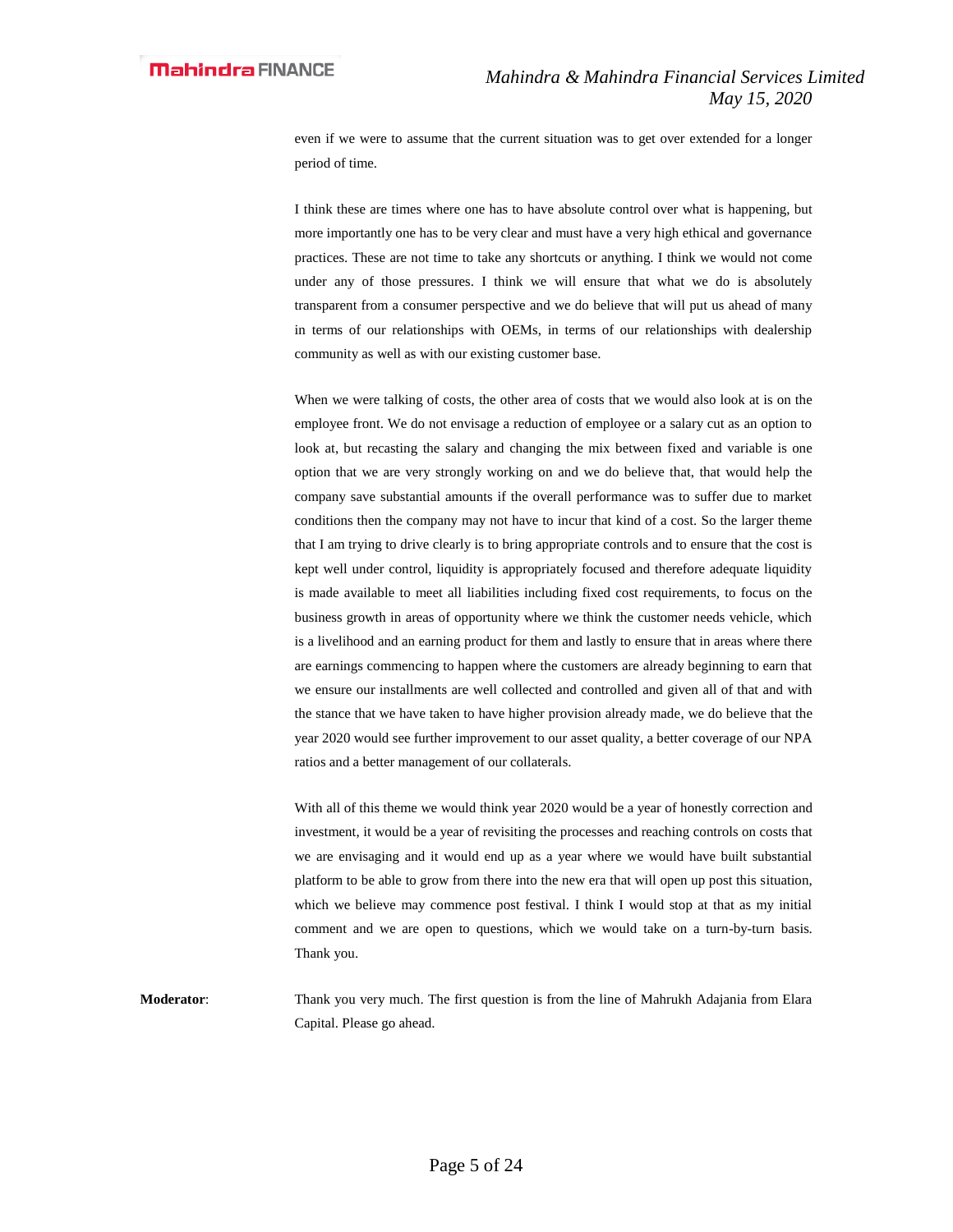**Mahrukh Adajania**: Sir what would be your total liquidity on the balance sheet right now and how much would you have raised in the last two months, also what would be your repayments till September and till December?

**Ramesh Iyer:** Dinesh do you want to take this question quickly with data?

- **Dinesh Prajapati**: Yes. We have shared in our presentation also. We have approximately Rs.4500 Crores of liquid investment available as of today and we would have raised in the last couple of months more than Rs.3000 Crores through various modes in the form of term loan, NCD, securitization, all put together. We have given even calendarization of maturities, which are coming up in May up to September, if you can refer to our presentation.
- **Mahrukh Adajania:** Sure and up to December would you have the amount roughly?
- **Dinesh Prajapati:** I will have to go back and refer check it, but roughly every month there will be a maturity of close to Rs.1000 Crores.
- **V. Ravi**: Dinesh you can share it offline with all the investors later.
- **Dinesh Prajapati**: Sure.
- **Mahrukh Adajania:** How much would you have raised from the TLTRO, Rs.2000 Crores right?
- **Dinesh Prajapati:** No, from April to current date we have raised around Rs.675 Crores.
- **Mahrukh Adajania**: Sorry, Rs.675 Crores and the rest are all term loans and could you share any incremental rates on borrowing or the marginal cost of borrowing just now versus pre-COVID?
- **Dinesh Prajapati**: So last, the bonds which we have raised on the TLTRO are in the range of 7.5%-7.65%.
- **Mahrukh Adajania**: Okay and the term loans?

**Dinesh Prajapati:** Term loans are MCLR-linked, so whatever is the present MCLR.

**Mahrukh Adajania**: Thanks.

**Moderator**: Thank you. The next question is from the line of Ritika Dua from Elara Capital. Please go ahead.

**Ritika Dua**: So, firstly, on the moratorium bit, sorry I missed a bit of your opening remarks so what is the percentage of your borrowers who have asked the moratorium and the second question is some understanding on the provisioning that you have taken, which you have shared that,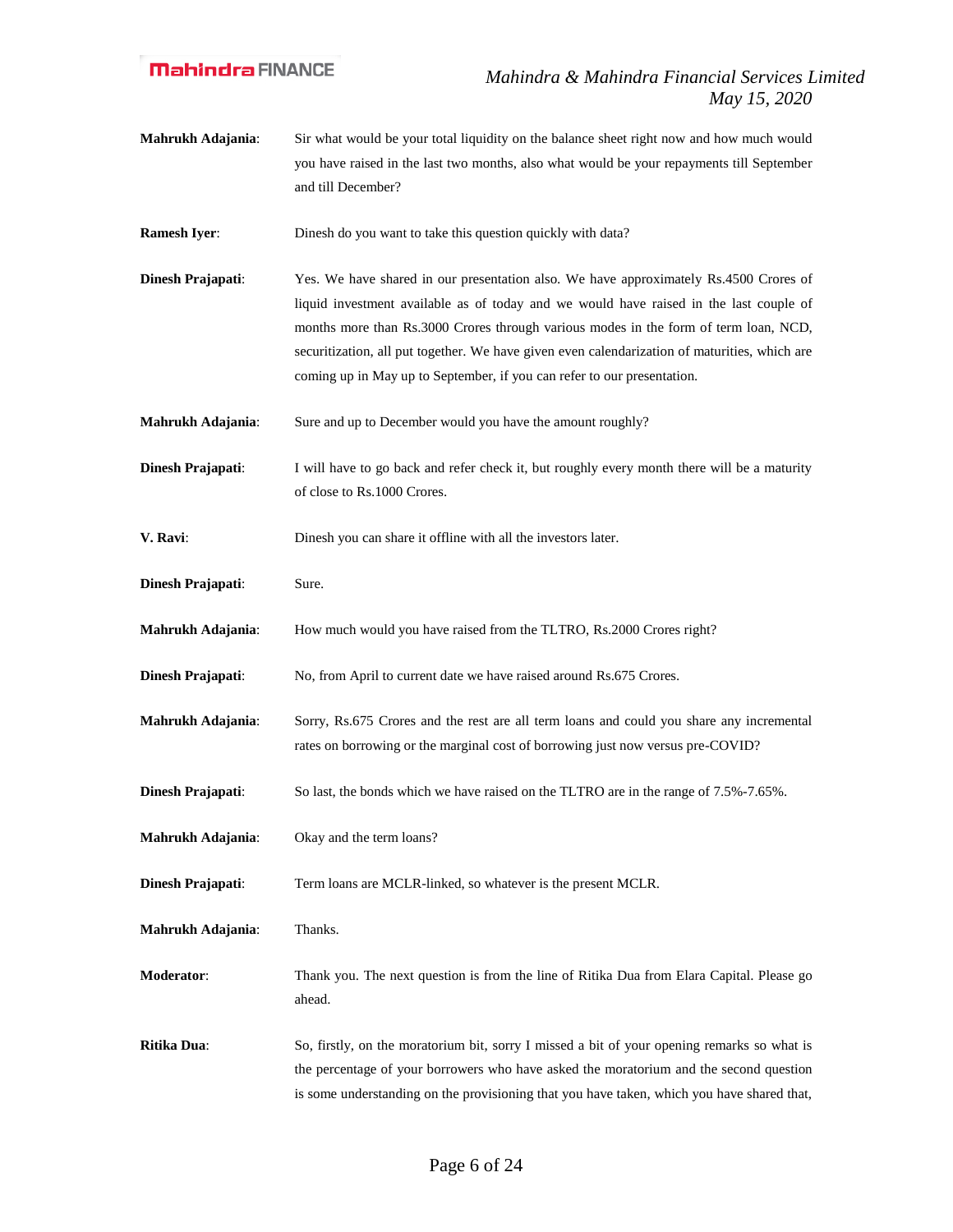we think is obviously quite conservative in nature maybe some understanding on what went behind the number?

**Ramesh Iyer:** So in terms of percentage of customers who have opted for moratorium would be around I said 75% odd and as I also quantified it by saying that largely the farming community as well as personal use, professionals like, the local teachers, doctors and those kind of people who have a fixed income are the ones who have not opted for the moratorium. As far as the logic or the reasoning behind this kind of provisioning, I think we have looked at it from three or four angles. I think one is we looked at from various segments, which are the segments of customers who may take a little longer in order to bounce back to normalcy given the current condition, that is one. So as I said commercial vehicle or the taxi aggregator are the kind of segments we believe could take a little longer for that matter. Anyone who is in the passenger carrying business, initially people would resist to travel in that kind of mode with more people in, so therefore the volumes of business could come down or number of passengers traveling could come down. So we looked at that as one approach. The second that we have looked at as an approach is, given that during this oneyear period we would more like to partner the customers and would not resort to any kind of repossessions, etc., that would therefore, could mean going forward there could be some drop in the vehicle price can happen at a later stage if you decide to take back from vehicle. So we have factored in some possibility arising out of that. The third we have looked at is from a zone, whichever customers are in red zones and are in such kind of applications, we have even made a little more aggressive provisioning because in the red zone our belief is, it would take definitely a little more longer than obviously the green and orange. So putting all of this together we have kind of felt there is a need for the percentage of ECL to move up from 30 to 35 and in some cases going up to 40 if ther are in red zone, etc., and that has led us to this number, which we have made a provision for.

**Ritika Dua**: Sir, just one thing, on the red zone, what percentage of our branches or what percentage of customers are there today in the red zone?

**Ramesh Iyer:** 28% to 30% of our customer or branch or assets whatever you want to call it, around 28%, 30% would be in red zone, but it is again important to understand, red zone does not mean that everything is not going to happen there. So it will just take a month more than maybe or a 2-month more than a green zone possibly, but yes it is about 28% or 30% of our customers would be in that location.

**Ritika Dua**: Okay and does the 75% number that you say in terms of value of moratorium?

**Ramesh Iyer:** Both in terms of value and number, more or less they would be same maybe 2%, 3% here and there.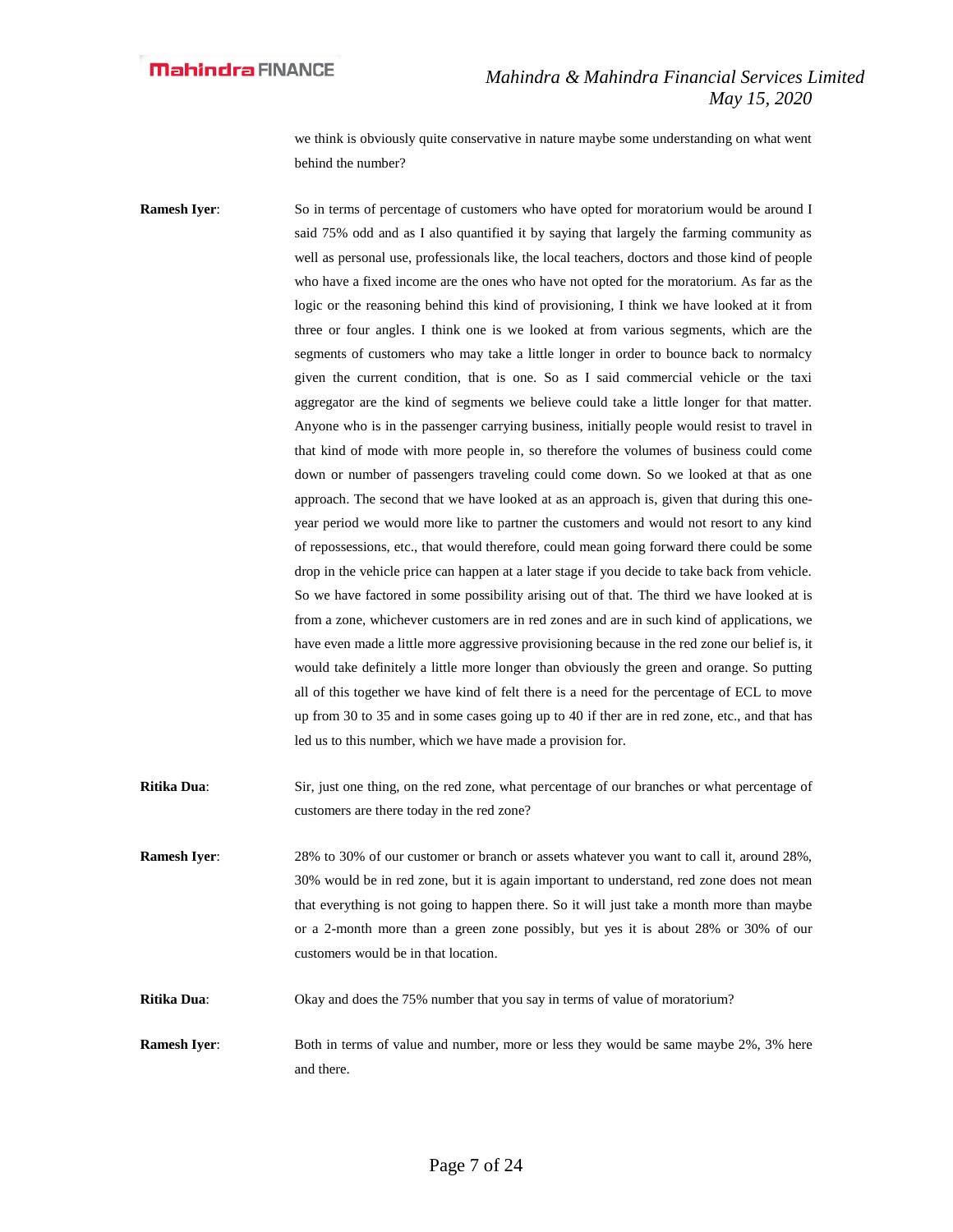**Ritika Dua**: Thank you.

**Moderator**: Thank you. The next question is from the line of Karthik Chellappa from Buena Vista Fund Management. Please go ahead.

**Karthik Chellappa**: The Rs.560 Crores of provision that you have taken for COVID, how will that split, geographically? Which are the states that are contributing to the majority of this provision?

- **Ramesh Iyer:** I think east would have contributed little less because the east has got a lot of green zones but as otherwise I would think that north, west and central would almost take away 60%, 70% of this maybe, but it is more than geography, as I said we have looked at the red zone as one approach, we have looked at various applications, which are likely to suffer as the second approach and our partnership approach of not wanting to take away the assets, but rather give time to the consumer to earn and repay are the three approach, we have not really looked at state to state, but definitely once you look at red zone, the state does come into play automatically. In that context, I would think east would be the lowest and south, west, central, north could almost take away equal share possibly.
- **Karthik Chellappa**: Is this a case where you have identified a certain stock of loans and have taken 40%, 50% coverage straightaway so that is the confidence that gives you that in the second half of year as things recover, this provision should be adequate or is it just like a substandard provision level on a larger stock of..?
- **Ramesh Iyer:** No. As I said, we have applied the three yardsticks and if those assumptions were to kind of start to improve then the benefit would flow to us. Now whether the assumption should turn out positive in 3 months' time, 4 months', 6 months' time, is something we will have to wait and see how things open up. But clearly we do believe that for example, we have taken in green zone let us say, the transport application or people movement application, we believe that, that could turn around much faster than in a red zone.
- **Karthik Chellappa**: Okay great and Sir at this point you have not taken any moratorium from any of the banks, you have not availed any moratorium?
- **Ramesh Iyer:** No, we have not taken.
- **Karthik Chellappa**: The commentary on tractors I think the margin was positive, in terms of the other asset classes whether it is utility vehicles, cars or CV, which do you think will be the earliest to recover and which will be the last, probably I think CV is the last?
- **Ramesh Iyer:** CV could be the last, but even in CV, LCV and single truck owner driven operators will bounce back faster than the fleet operator because fleet operator problem is also going to be of the driver's availability, so therefore that could take longer. I think the aggregator taxi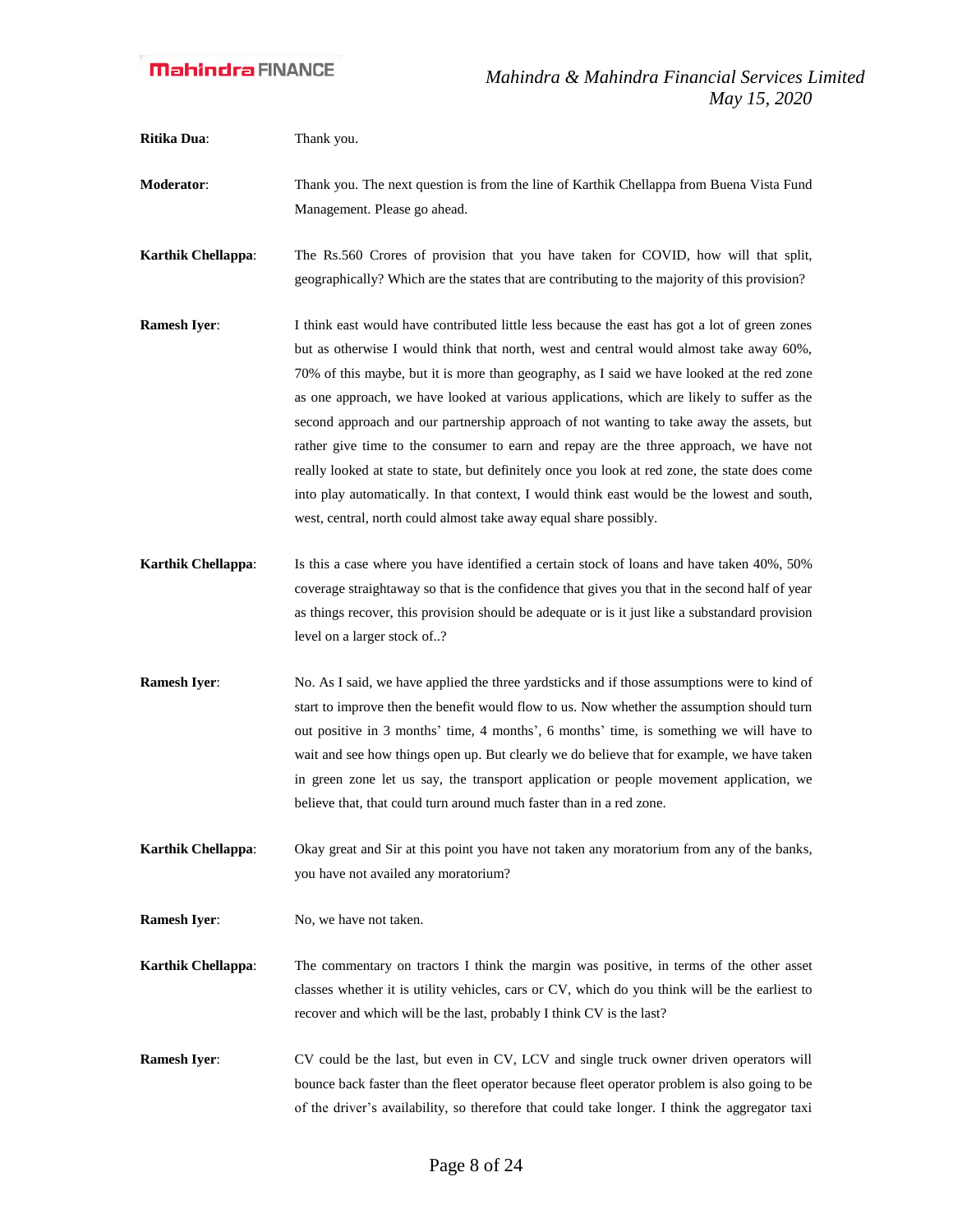operations, because they are very semi-urban, urban-focused could take a little longer, but the faster bouncing ones like tractor is first maybe, followed by pickup, followed by 3 wheeler, goods transport, the small packet transporters, I think these kind of segments will bounce back faster. See we should not forget that in rural India the mode of transportation for people still remains in the hands of private operators. There are not too many public transport systems. Typically what would happen is number of people now traveling by those vehicles actually will go down and that could honestly speaking can become an opportunity for more vehicles to be sold and since that could possibly be a temporary opportunity, people may look at second-hand vehicle for that purpose rather than a new vehicle for that purpose. Pre-owned vehicle demand is likely to go up, that is for sure.

**Karthik Chellappa**: Got it very clear.

**Moderator:** Thank you. The next question is from the line of Umang Shah from HSBC Securities. Please go ahead.

- **Umang Shah**: I just wanted to understand, the reconciliation between IRAC norms and Ind-AS which was given in the presentation there appears to be a shortfall in the Stage 3 provisions, but obviously there are excess provisions in Stage 1 and Stage 2, so how should we read into it, do we need to kind of fill the gap on the Stage 3 provisions in coming quarters?
- **Ramesh Iyer:** No. So stage 3 is based on the expected credit loss, so really one does not have to fill it up, we have taken some extra provision in Stage 3 assuming or estimating that the expected loss could slightly go up in the current situation and which is what I was explaining that if situations were to improve faster we could even get the benefit of reversal over a period of time. So those really are not comparison, when RBI wanted us to compare both it is to ensure because earlier there was no Stage 1, Stage 2 per se if you really look at it, so therefore they wanted to ensure that the overall provisions should not fall short and if they were to fall short, they wanted us to make an extra provision if need be. So in our case, since we are already carrying provision higher than what we would have otherwise carried under the earlier regime, that need has not arrived yet.
- **Umang Shah**: Okay and just one question on operating costs. Given that there is a very sharp fall in opex this quarter, are there any cost deferments, which have happened?

**Ramesh Iver:** No. There is no cost deferment whatsoever. As I said on the people front clearly if there are incentive programs, if the performance has not been there in March or in February or whichever month then those incentives are not required to be paid either to dealer or to employees or anybody for that matter. Similarly as I said we have been in the focus as to reduce cost for the last 6 months. I would not say that everything is already put to practice, but the benefits have started flowing in for sure, so that is the second one. And the third one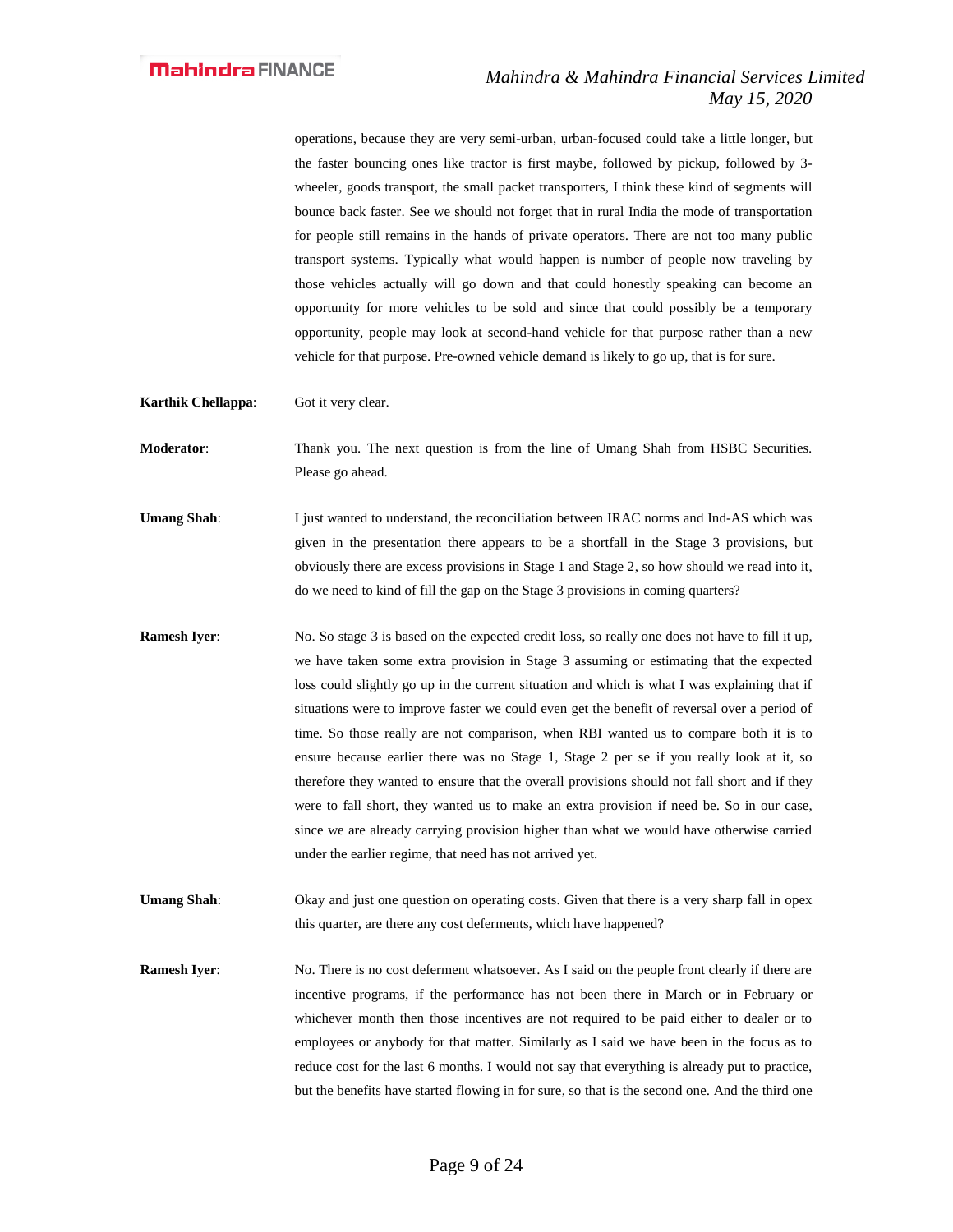I think we explained I think in the last call or maybe something before that, that there was this fixed cost coming out of gratuity or whatever because of the recasting of the compensation, which was done. When restated I think there is some benefit arising out of that, but there is absolutely nothing which have been deferred, which will come and hit us in the next two quarters or something, nothing of that kind.

**Umang Shah:** Thank you and all the best.

**Moderator**: Thank you. The next question is from the line of Anubhav Agrawal from ICICI Bank. Please go ahead.

**Anubhav Agrawal**: I wanted to know what is the current collection efficiency across different products and how it has changed from the pre-COVID situation to the current situation?

**Ramesh Iyer:** I do not have it by product, but I can tell you that in April our efficiency was something like 15%, 16% as against we thought it would be 0 virtually, so there are people who opted to pay through ACH and direct deposit, etc., and my understanding is, out of that a decent percentage would come from people who earn out of the farm cash flow. So for us May is concerned, in the 15 days we have already reached the collection that we had in April, so we would expect that May would actually be almost double of April, which is an excellent signal from the marketplace. There again the collections would largely come from farm cash flows mainly in states like MP, UP, etc.

**Anubhav Agrawal**: Okay thank you.

**Moderator**: Thank you. The next question is from the line of from Nischint Chawathe from Kotak. Please go ahead.

**Nischint Chawathe:** I just wanted to understand the GNPA has typically comes down for you between the third and the fourth quarter, but somehow it has not happened this year, should we really think about it?

**Ramesh Iyer:** No. Very honestly, our expectation was that we would close GNPA exactly like last year, but unfortunately the major part of March was defeated and we were actually cruising very, very well towards the same and suddenly comes all of these events and it just gets stuck. My very strong belief is that once we are out of this situation you could see a sharp fall in that happening as the market condition normalizes. So I would think something that we could have done in March, has got by force postponed. Because in March what happens is many at times even repossession release is very high because we do bring back the assets, customer comes and settles and takes it back, so none of those activity could actually be performed in March and all of us know that March for us even within the fourth quarter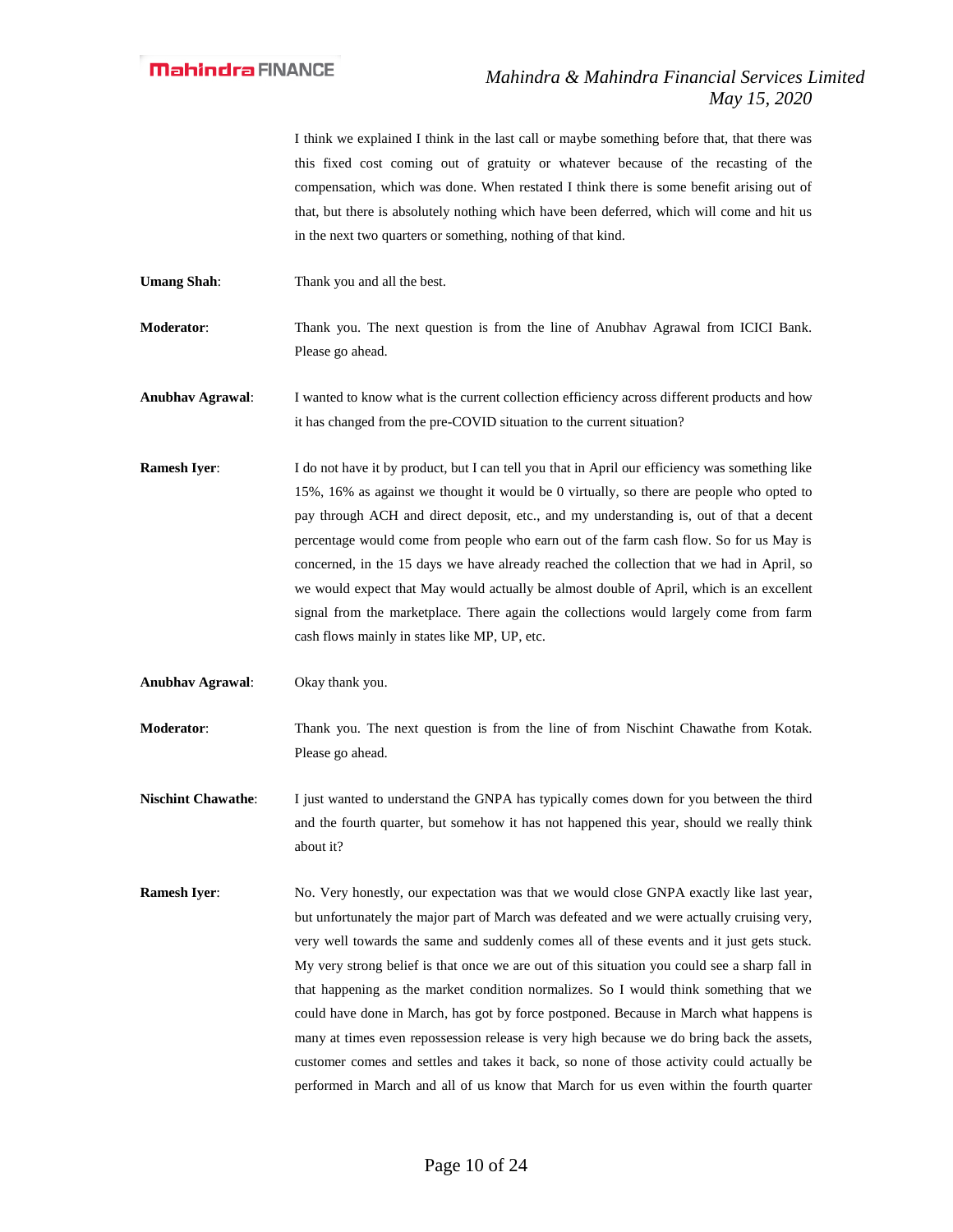March is an extremely large month, so I would think we would have lost at least if not more 1.5% correction possibility of the gross NPA for sure.

**Nischint Chawathe:** That may be the similar trend in housing business as well?

- **Ramesh Iyer**: Yes. Housing, again even if the customer had the money, he would like to store not knowing what is the next in future. So there also you will see a similar correction happening as things open up. But unfortunately this happened in March, suppose if you were to sail through March and if we were to get into the situation in April, we would have been talking actually of a very different number.
- **Nischint Chawathe:** Sure and just one thing, Stage 3 coverage at 31% so this is including Rs.500 Crores?
- **Ramesh Iyer**: Yes, out of Rs.500 Crores maybe Rs.400 odd Crores would have gone into Stage 3. Rajesh, is that right?
- **Rajesh Vasudevan**: Yes, Rs.474 Crores.
- **Ramesh Iyer:** Yes so out Rs.574 Crores, Rs.474 Crores would have gone into Stage 3 to push up the coverage to 31%.
- **Nischint Chawathe**: Your Stage 1, Stage 2 coverage quarter-on-quarter is stable so does that mean that the Stage 2 numbers are stable quarter-on-quarter?
- **Ramesh Iyer:** No, so once you get the moratorium benefit then they stayed there it did not move forward.
- **Nischint Chawathe:** Okay and most of the extra provision has been pushed into the Stage 3 category?
- **Ramesh Iyer**: Yes, which is why I explained how we went product wise, and zone wise and application wise.

**Nischint Chawathe:** Sure that is it and just one final question if I can and this is on the expenses side, there has been a sharp decline, so how should one think about it?

**Ramesh Iyer:** No. So as I said, the company's focus has been on the cost definitely and we have been trying to explain as to when would we start to get the benefit and I must tell you that this is not over yet. We are still focusing on as I said on 3 or 4 major items of cost savings and as confirmation none of the expenses, which reflected as reduction here, is something which is in the nature of postponement, none of them. So there actual reduction that has happened and we are focusing on at least 3 or 4 very strong areas of production, which we will see going forward, we will get the benefit of it through the year.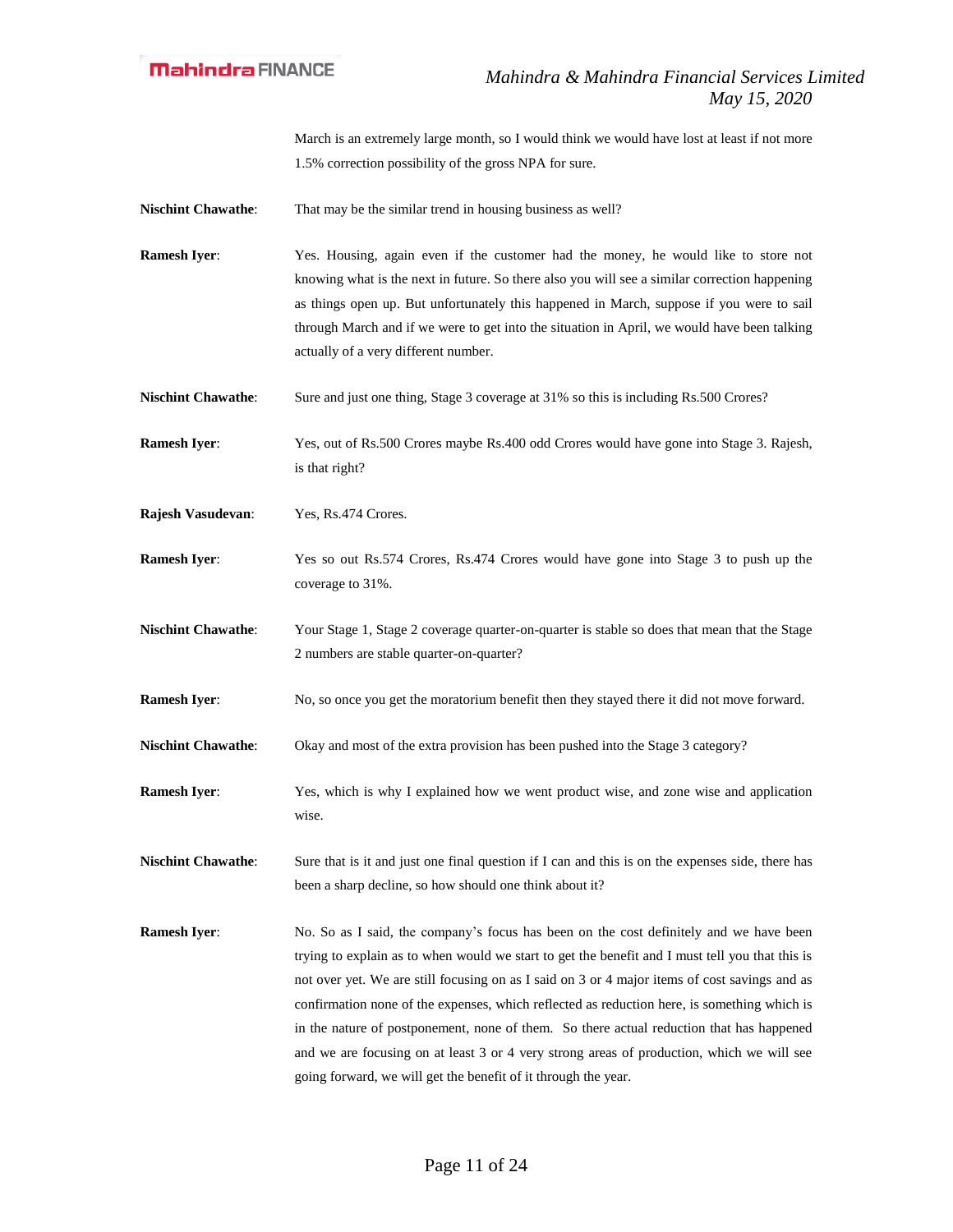**Nischint Chawathe:** Sure great. Thank you very much. I will come back in the queue.

- **Moderator**: Thank you. The next question is from the line of Deepak Poddar from Sapphire Capital. Please go ahead.
- **Deepak Poddar:** I just wanted to understand in terms of your comment was the demand scenario over next 6 months, how do you see demand scenario shaping up?
- **Ramesh Iyer:** As I said in the order of possibility I think tractor demand is already beginning to be seen. So for us the small pickup, the small 3-wheeler for goods carrying, the LCV will be the segment, which will see traction for sure. We would start to see pre-owned vehicle definitely showing good demand and traction, but supply may not match that demand I would believe so. And on the commercial vehicle side it will be a single truck or ownerdriven truck will possibly show some traction. I would put it in that sequence, but commercial vehicle would definitely take much longer. The passenger car purchase could take longer, but commercial applications, small vehicles or midsize vehicles could show faster traction. Tractor would definitely show much faster traction.
- **Deepak Poddar:** Understood, but you still be targeting growth in this year FY2021, maybe in single-digit growth or a double-digit to low double-digit growth?
- **Ramesh Iyer**: I do not know. You will compare this growth to which year because April, May, June, July virtually would be low volume or no volume kind of a month as I see from the market. So if we will have to look at month-on-month growth over previous year, post October one can see some stabilization, but otherwise we would like to look at 2020 as a year where things not go well at the marketplace and then beginning to improve from October is the only way we will look at growth, not growth as compared to previous year as a percentage and fixed like that.
- **Deepak Poddar:** Fair enough. That is it from my side. Thank you.
- **Moderator:** Thank you. The next question is from the line of Sanket Chheda from B&K Securities. Please go ahead.
- **Sanket Chheda:** Sir, I just missed the cost part, the fund which we raised under TLTRO so it was 7.5 to...
- **Ramesh Iyer:** 7.8. Dinesh 7.5 to 7.8, right?
- **Dinesh Prajapati**: 7.5 to 7.65.
- **Sanket Chheda:** What would be your SMA-2 as a percentage of total book, if you can you give the number?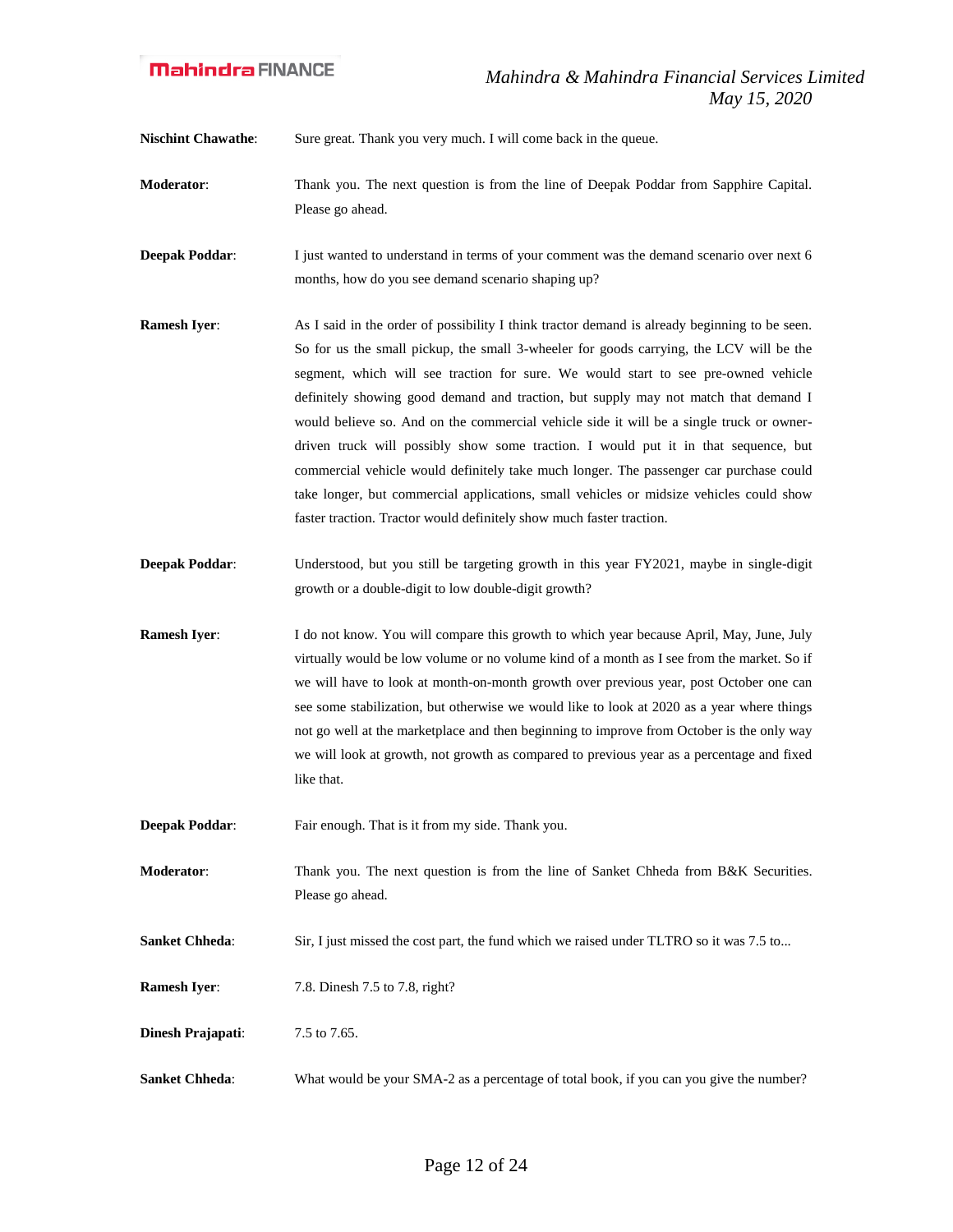**Ramesh Iyer:** Rajesh, do you have that with you, SMA-2 to percentage of total book. We will just give it to you; somebody will just pull it up.

- **Sanket Chheda:** Okay and last one, this increased in provisioning that we have made 474 towards this Stage 3, that is mainly on the back of thinking that expected credit loss will go up or the loss given default will go, but no provisioning has been done from incremental delinquencies that might come up in the next two to three quarters is that right?
- **Ramesh Iyer:** The moratorium has been given up in May and we definitely expect that between June, July, August the customer will start paying their installment, may not all three installments, but at least out of the three they may pay one or two, so they are not expected to move up in the ladder. But whereas the ones, which are already in the zone beyond 90 days to whom no other concessions have been given and they are in the same market and earning the same type of money, therefore we do expect that their built up would be little more and by the time they either repay or they surrender or we retake the asset and sell, etc., there could be some delinquency that could arise out of that. But if things were to start to improve, like every year we see out of our NPA of closing at least 40%, 50% of it gets solved during the same year. So we believe that could take little longer or little stretched and we have therefore estimated and made a provision and that is why I keep repeating myself that if we were to start collecting from those accounts, the benefit of the reversals could be higher.
- **Sanket Chheda**: Okay Sir. That is all from me. Thanks.
- **Moderator:** Thank you. The next question is from the line of Roshan Chutkey from ICICI Prudential Mutual Fund. Please go ahead.
- **Roshan Chutkey:** Thank you so much for taking my question. Firstly what percentage of our cars and UV segment are the tourist operator segment, where the business potential has kind of got deteriorated significantly and similarly if you can share what percentage of our customers are the farmer segment, teacher segment like you said, which is doing extremely well, cash flows are very strong basically if you can just share some numbers around that?
- **Ramesh Iyer:** My numbers may not be exactly right, but I am kind of you know based on various reviews that have captured some numbers, but I think the taxi segments should be around 10%, 12%, the farming would be about 25% odd. The self business or what you would call it as self-employed if you may call including traders would be around 15%, 18%, would be the broad kind of a breaker.
- **Roshan Chutkey:** And the rest would be?
- **Ramesh Iyer:** We will have various category like contractors would be there, fleet operators would be there, so then it all splits itself into 5%, 3%, 7% of different, there could be mix some who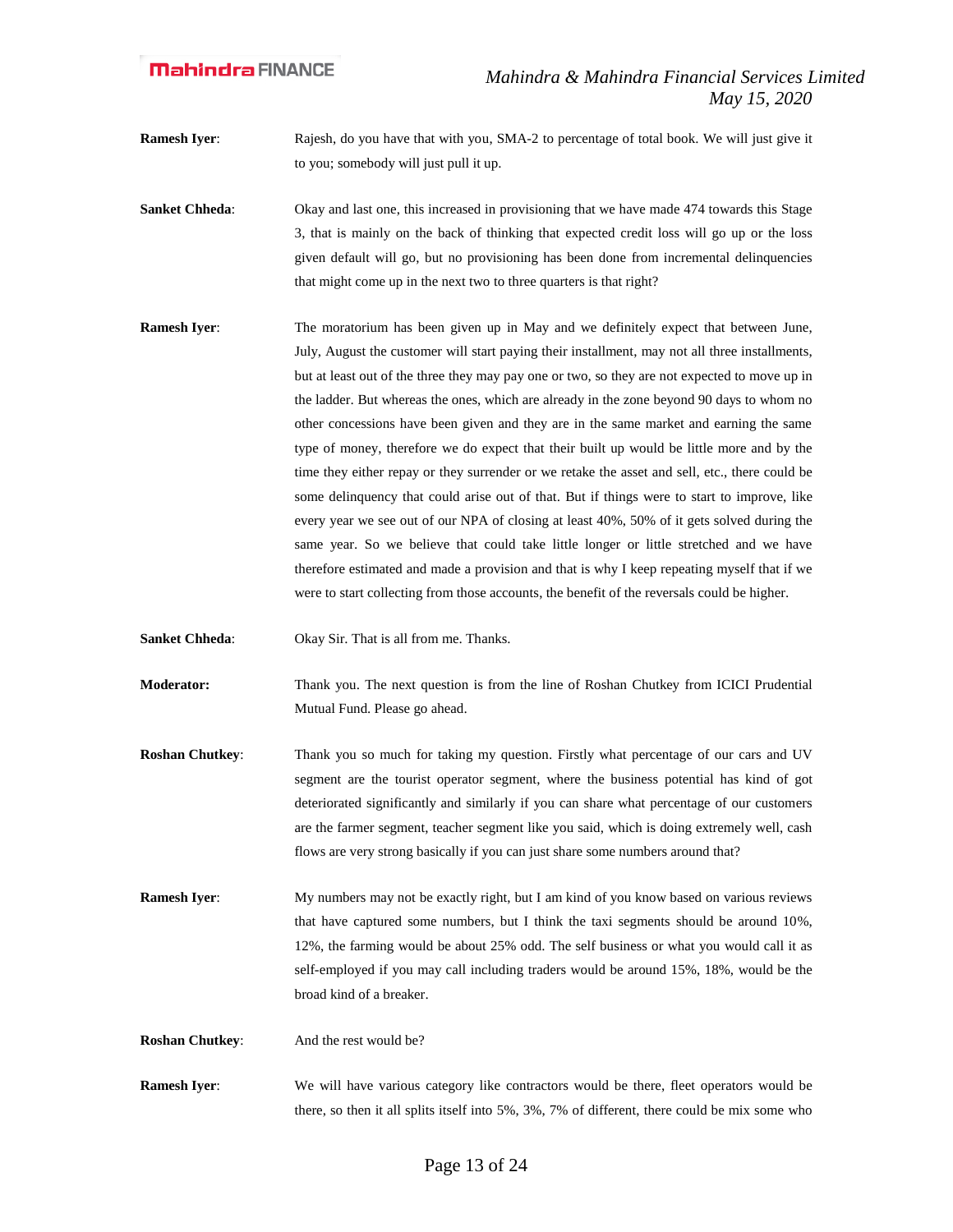are in farm plus haulage, so then we do not put them under farm community, so like tractors there are large number of tractor owners who has three, four months of farming and another seven months of contracting.

**Roshan Chutkey:** 9%, 10% of our CV vehicle business, what percentage would be single truck operator?

**Rajnish Agarwal**: Roughly 4% will be in FTU.

**Roshan Chutkey**: Why do you think that pre-owned vehicles will do better?

- **Ramesh Iyer:** For very simple reason that let us say earlier one vehicle carried seven people or 10 people, today is going to carry only 3, because the number of people are the same it is just that in one vehicle the number of people are going to reduce, so the number of vehicle required will go up. Now nobody is going to forecast that this is going to be a permanent reality that in this country only four people will travel in the rural area, but for the next 6 months, 1 year that could become the necessity. So instead of buying a new vehicle for this purpose, people will buy a pre-owned vehicle and put it to this use and then they will continue to remain in that business because the investment is not very high. And similarly in many semi-urban locations where people may not want to use public transport, some may use two-wheeler to go on their own, some may use a small car, pre-owned car to travel on their own. At this stage with a little uncertainty into the future earning many people may decide that I need a vehicle but I do not want to invest so much into new, so therefore they may look for buying a pre-owned vehicle. Now when I say the pre-owned vehicle demand will go up one should not estimate that the pre-owned vehicle will replace the entire new vehicle buying.
- **Moderator:** Thank you. The next question is from the line of Piran Engineer from Motilal Oswal Financial Services. Please go ahead.
- **Piran Engineer:** Most of my questions have been answered. I just have couple; firstly you mentioned that you lost an opportunity of 150 GNPL correction because of COVID. Is that because you could not auction the vehicle or?
- **Ramesh Iyer:** No, see ours is a very physical model where either customer comes to pay or we go to collect, and then suddenly everything comes to a grinding halt and the customer has the money but we cannot go and collect nor he is in a position to come and pay. There will be a very small percentage, which will come from repossession and auctioning of the vehicle and all that, but in rural India in tractors and kind of a product typically what happens is you bring back the tractor, they may even borrow from their family or whatever, and they come and settle the account. So these kind of settlements also could not happen during this period.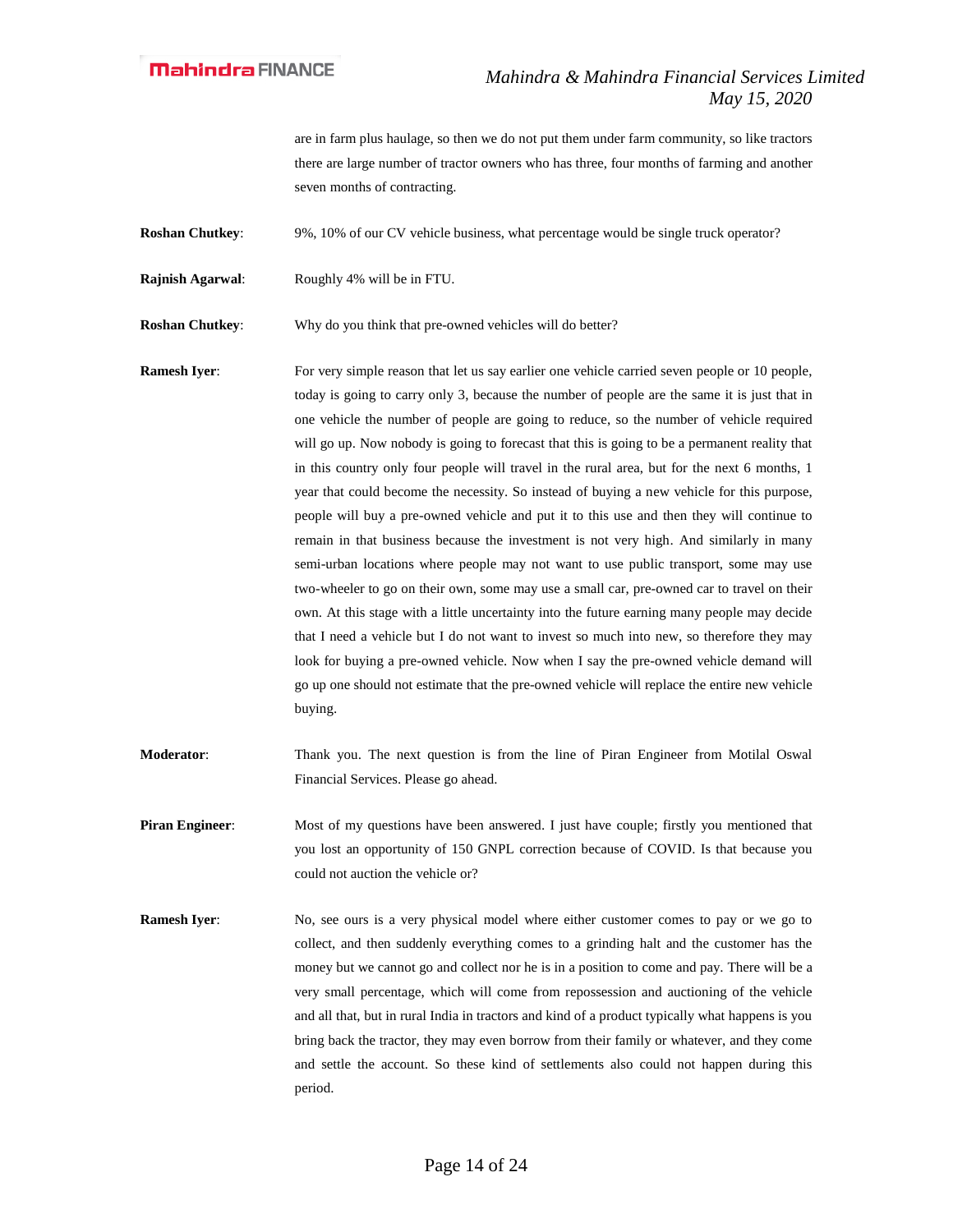**Piran Engineer:** If it could not happen they would have been put on the moratorium, so ideally would not have?

- **Ramesh Iyer:** They are already in NPA. They cannot be given moratorium. These are accounts, which are in 90 day plus, which get settled. See what happens they get municipality payment settlement, PWD settlement, contract bills from the state government get settled, so then they come and settle their dues. That is how the last quarter, especially March, is a very big month because all the government payment get released during those periods, and you see a lot of people settling their account during that period and that is the time when they also have a business demand, so when you take back their vehicle they come and settle. Now this could not happen, otherwise see typically what happens is if you look at any year for that matter, December end, our outstanding NPA number supposedly 100000, you will see them come down to 80000, 75000 numbers by March because those accounts get settled. So I am not talking of two EMI, one EMI they are not paying, so they would have anyway be frozen. I am talking about people who are in NPA would have normally paid, could not pay that is why the 1.5% difference will come.
- **Piran Engineer:** Okay I got it and Sir if you could just help me reconcile the numbers above 25% of their customers did not take a moratorium, am I right?

**Ramesh Iyer:** Do not hold me by 25, I could be 22, it could be around that number.

**Piran Engineer:** Okay so the collection efficiency in April was still around 15% so there is still a decent number of customers who did not take a moratorium and still did not pay in April?

**Ramesh Iver:** So you take the farmer when you told him that you take moratorium but this will be with interest, this is I would rather not take moratorium but come and pay you end of April or beginning of May when I get my harvest money. So that 25% will not reconcile to everybody surely will repay. The 25% did not take will have three or four category, some who has money who will pay, some who has money but will not use electronic means, but they cannot physically come and play, so they will continue to remain in outstanding, but did not take moratorium. There will be certain category of people saying why should I take moratorium and pay so much interest, I would rather pay you one month penal interest and come and pay you when things open up. So you will have mix of categorizing the people who are not taken moratorium, so please do not correlate people not taken moratorium should have all paid in April.

**Dinesh Prajapati**: There are tractor customers whose EMI may not fall due in April.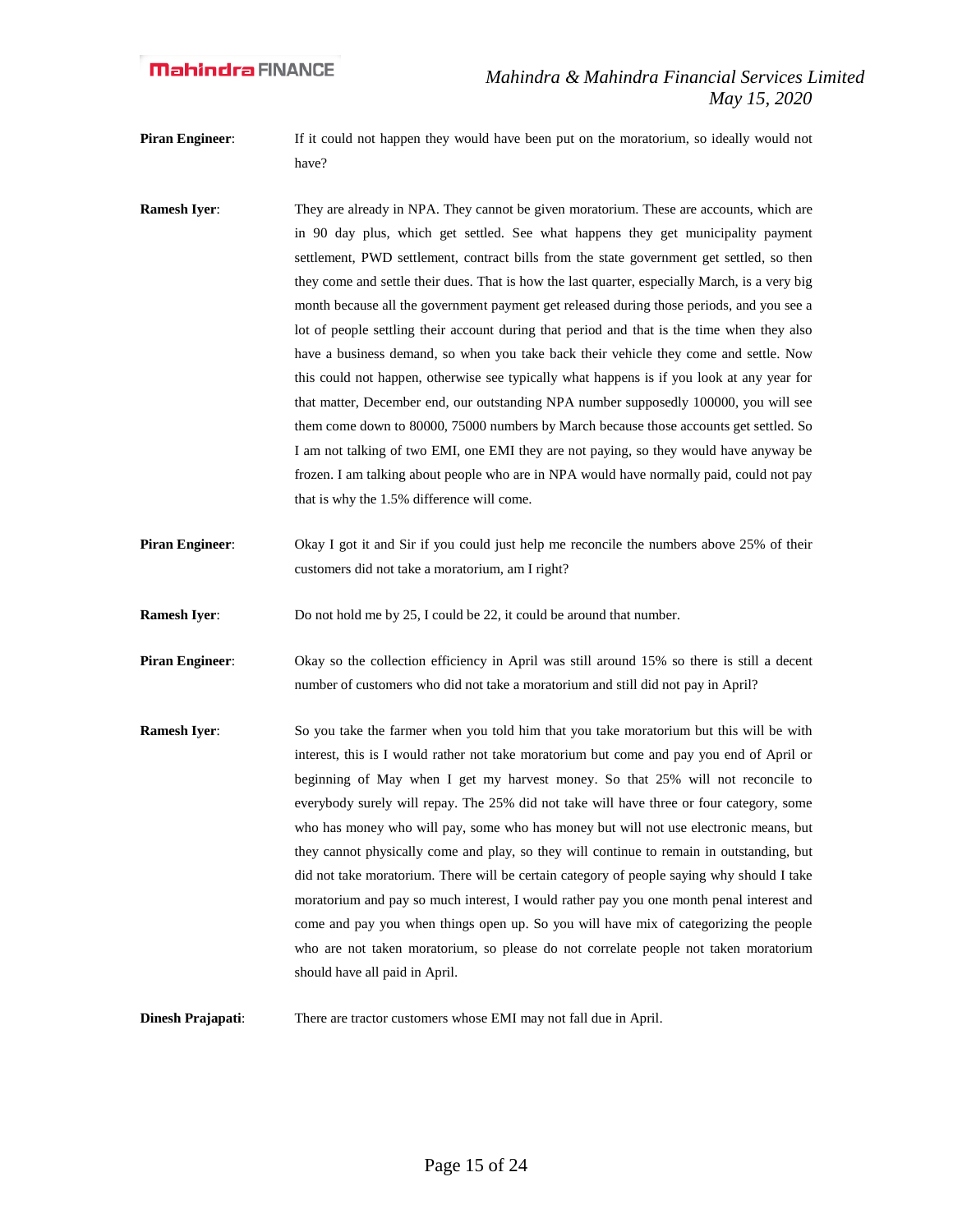**Piran Engineer:** Then it would not be then the denominator of 15% calculation either. I do get you point. That is all from my end. All the best Sir.**Moderator**: Thank you. The next question is from the line of Tejas Mehta from Old Bridge Capital. Please go ahead.

**Tejas Mehta:** I have one question and then on reverse migration that we have seen, a lot of laborers have moved back from cities to back to their villages, so this is probably a challenge of two kind. One is whatever income that you would have transferred from cities to villages or to the home town, that will go away completely and that there would be an extra burden on their whole family while living in the rural belt, whether they are in the farming community or whatever it is. So in this kind of a scenario do you think that there would be stress in the cash flows of the rural belt and therefore the demand for vehicle they may push back or the repayment would be pushed much back to try and manage their own situation, which typically means that for you the recovery could take much longer than one would be expecting?

**Ramesh Iyer:** This assumes that lot of labor who were earning in cities, transport the money to rural to discharge liability that has been created in rural, that is a fundamental assumption or the money that gets transferred there is to acquire more assets. These are the two bases on which your question is dependent. But the labor who earns here does not earn so much that he sends money there to either buy assets or to discharge liability. These labor who sends money there is for the family to regularly survive and consume with that money. So the assumption of will asset buying suffer, will recovery suffer may not happen, but if you look at it a little more positively, if this laborers gone back to their respective hometown, they have all been used to locally during this farming situation as a laborer, so they have actually earn some money locally and even in yesterday I was seeing the Finance Minister addressing that MNREGA scheme they can also enroll there and they can start to earn something and all kinds of stuff. The third thing is if these are migrant labor from here, they will engage themselves only in labor, but if the migrant drivers and others have gone back, they may start buying some small vehicles for their daily livelihood, they may put an LCV, they may put a small Bolero type vehicle, pickup vehicle and they will start to earn something, so one way to look at it is that you can even push up demand in some pockets if the driver community who has gone back from here starts to buy the vehicle there. As far as the labor is concerned I am not able to see a situation that they were earning so much here that this money was being sent there for either repayment or for acquiring more assets. But definitely what can happen is, again my guess on this, these laborers income stopping from here can push that family into some kind of a need for borrowing from either microfinance kind of a body or from a money lender or from their families temporarily until the person get re-employed. So this kind of small ticket loan needs can go up to meet even their daily needs.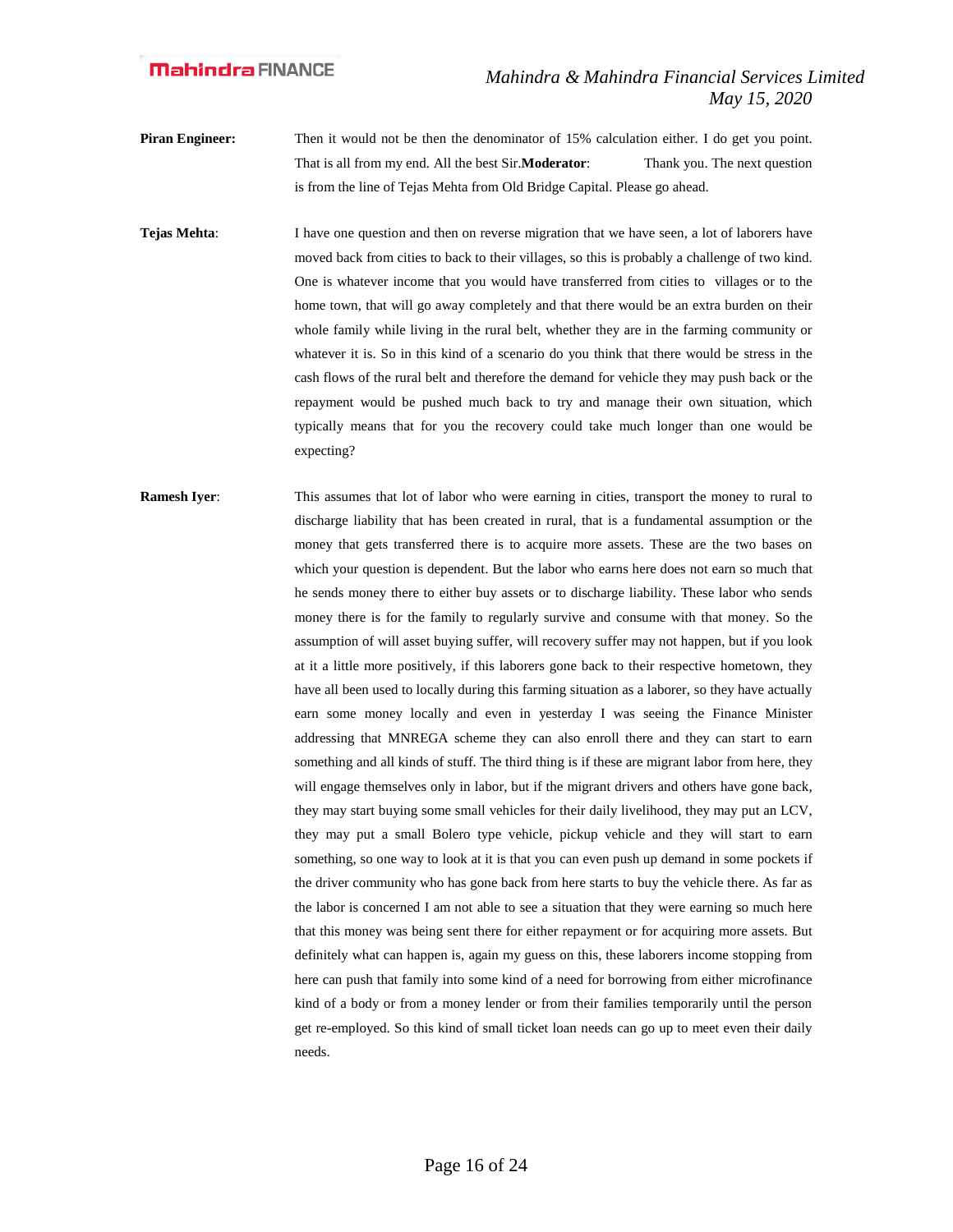- **Tejas Mehta:** Okay great and would you be able to shed some light on the activity at the APMC level currently? Have the activity levels have been good or they have been faltering at the APMC level?
- **Ramesh Iyer:** I think again honestly I have not tracked it very closely, but these are some mixed news that you get, in some pockets they are very active like before, but in some pockets like outskirts of Mumbai, and Vashi, there seems to be a lot of restrictions. So I think you have to correlate it to we are closer to which town or city and what is the COVID situation in that location.

**Tejas Mehta**: Okay alright. Great Sir. Thank you so much.

**Moderator**: Thank you. The next question is from the line of Abhishek Murarka from IIFL. Please go ahead.

- **Abhishek Murarka**: My question is, your business is basically going to remain cyclical if it is predominately vehicle related and in the past you have tried organically to do SME housing or consumer durable more recently, but the deal with organic efforts is that they generally take long and also dependent on the external environment. So in the current environment would you think of any inorganic mode to either make the standalone business more structural or to become part of some larger more structured business yourselves, any thoughts on that?
- **Ramesh Iyer:** So look at, first of all culturally, any M&A opportunity we will look at should fit into our strategy and we should have had that as our intention to be in that business. So which means once again if you look at M&A opportunity, more or less we will look at around the same space in which we are there. Which means, if you have a problem, you are multiplying your problem by taking somebody like that. Now you say that no, that is not the route we want, to take let us get into something else altogether. Now there is something else altogether as an opportunity should be so large that it becomes a game changer for you, you cannot pick up a company with say 5000 Crores asset let us say they are in LAP, then what are you acquiring, that is not in your strategy because you are not got into LAP business and you are getting a size, which is not a game changer because you are running already 70000, 80000 Crores vehicle balance sheet, so 5000 will come and only takeaway some of your mind share of focusing on something of that type, so that is the reason we felt that is always good once you get to certain large size, it is good to organically grow and if you get an opportunity to acquire in the same space that you are with a high quality asset and in a good time, then one must look at.
- **Abhishek Murarka**: Sir the other way to look at it could be that you become part of another structural business or larger business, where the cyclicality comes down….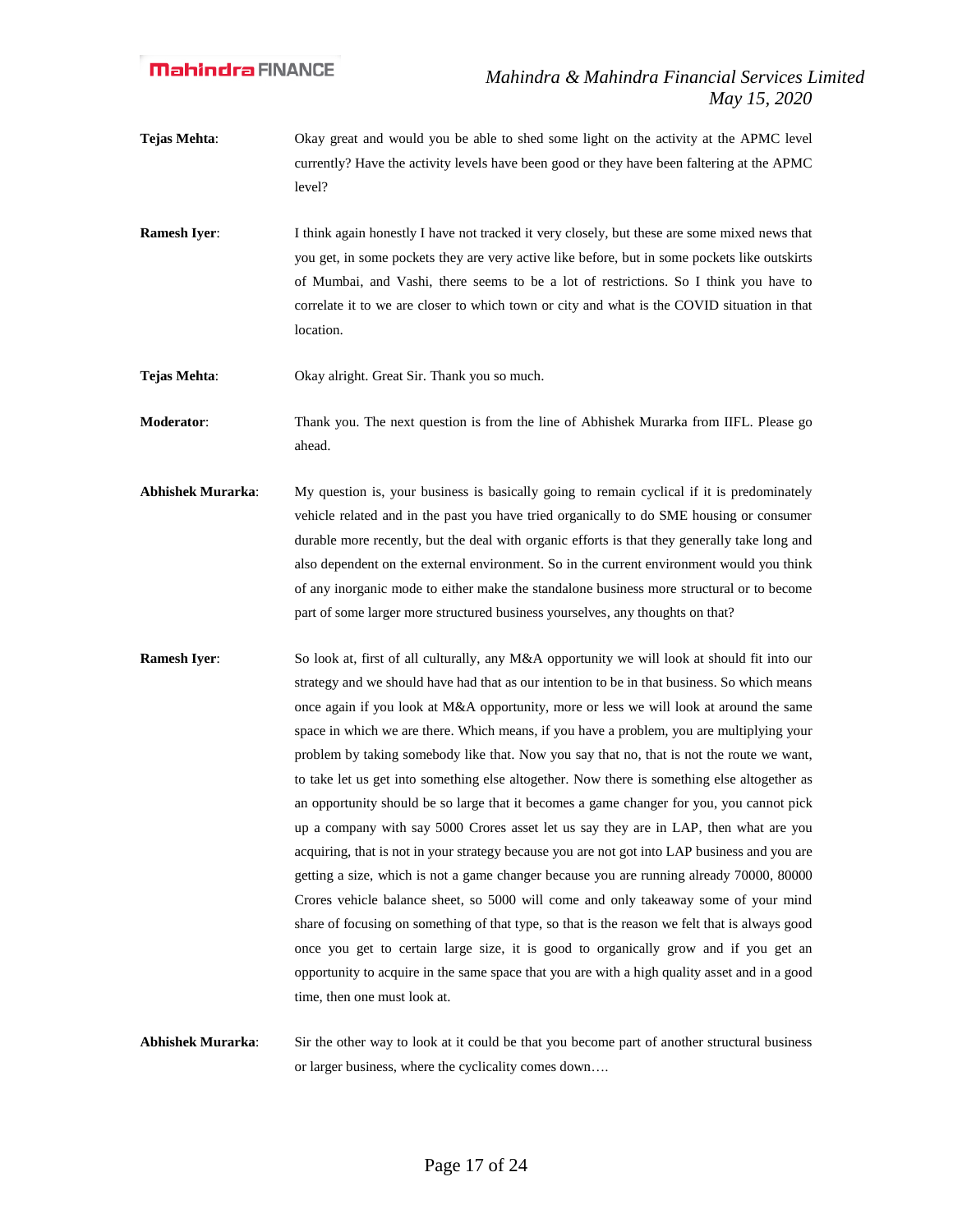**Ramesh Iyer:** Meaning you want somebody else to acquire is that?

- **Abhishek Murarka**: What would you do to basically make your business less cyclical? Now acquiring as you said is obviously challenging, is the other option something that you are thinking about at all or is that not an option at all?
- **Ramesh Iyer:** I think that we are not looking at that as an option. I think we still think that the marketplace in which we are, the semi-urban, rural market, there is enough head groom to grow in the product lines that we are in. We are still not controlling the whole market with a very large market share or whatever. And we would look at, over a period of time more products to our customers, which in a way could either reduce our cost of operations or could somewhere begin to become like an anti-cyclical approach. But I think with a large balance sheet we would like to focus on this and remain a leader in this business because we have now learnt also how to handle this cyclic issue, it is not that it is killing the balance sheet, we have not found it difficult to raise money, our ratings are not suffering right. Yes, we do go through this pressure of earning and once we bring some stability to that with a better mix, because it was towards let us say a tractor or the UV kind of a business, we then added cars to it, it will slightly balance it, then we added commercial vehicle to balance it, then construction equipment, then pre-owned vehicle. Now we will also balance it by evening it out geographically. So two ways of de-risking we will do is to make each product of a certain size, and each geography to be of a certain size, then it will start playing the derisking model.
- **Abhishek Murarka**: Sure and any capital you would be requiring additionally this year?
- **Ramesh Iyer:** We would love to raise capital and we pray that the market conditions improve fast for us to be able to do that. With kind of growth rate what will be do with capital, we will have to wait and see.
- Abhishek Murarka: Sure okay. Thanks Sir.

**Moderator**: Thank you. The next question is from the line of Shweta Daptardar from Prabhudas Lilladher. Please go ahead.

- **Shweta Daptardar:** Sir you have expressed your optimism on pre-owned vehicle segment and that also reflects in our increased share in the past few quarters now, but if I even look at the competition, most of them have been vying for this particular business segment. So how is the competition flaring up for us, how are we combating this, if there is any specific geographies that we are targeting and how about the market share vis-à-vis other players?
- **Ramesh Iyer:** So I will just give out one number and that would explain all your questions. I think we will see something like 200000 customers mature let us say every year or 150000 customer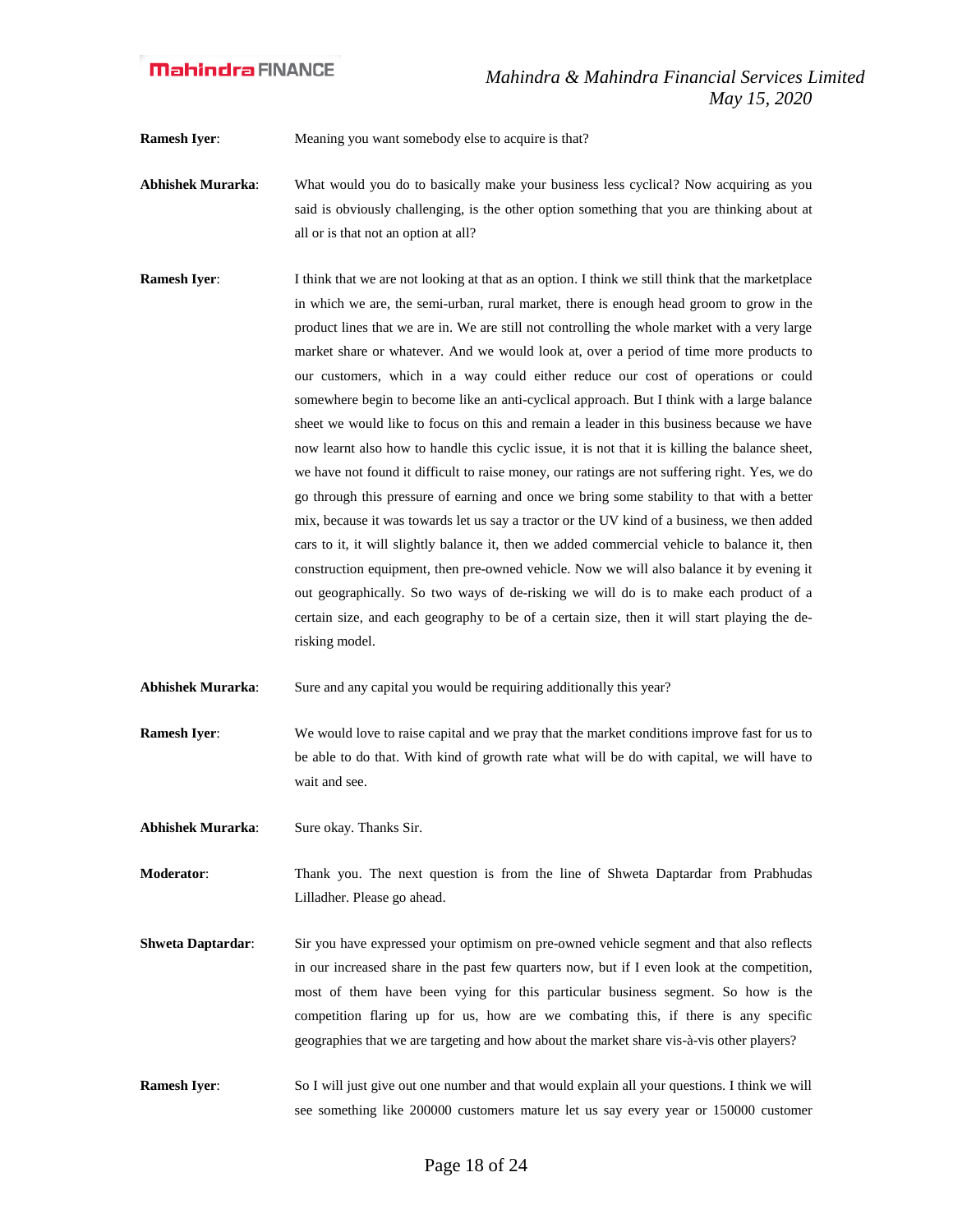mature every year for us, who try to sell their vehicle and buy a new vehicle. So we have got a very strong program now in place to transact for that customer. If I am a customer of Mahindra Finance wanting to sell my vehicle, then Mahindra Finance will help me to sell the vehicle to whomsoever is wanting to buy, which we will finance and we will also then look at the customer who is selling as a customer to buy the next new vehicle. So with one transaction we are able to get 1.5 vehicle kind of a business. So that is going to be one approach and when you talked about competition, I think if you look at urban center and if you look at using of intermediaries and brokers, then there is enough competition. But we are in a semi-urban, rural market where even today the transaction is between customers to customers and the broker in between is just connecting of two customer and not really owner of acquiring this vehicle and trying to sell like urban city. So our participation is being the link between the seller and buyer and to start with, we want to do this with our existing customer, who are in business to sell their vehicle and then buy a new vehicle and that number is very, very large. And the third of course very clearly is, since we have so much of relationship with all the OEM and the exchange program that they run, when they try to sell their exchanged vehicles, that becomes an additional business volume, which we will try to transact.

- **Shweta Daptardar:** Sure, how about the car segment, what percentage of the car segment is led by aggregator, because due to the COVID related outbreak, there would have been large labor exodus, which is you highlighted, what percentage of the car portfolio would be aggregators?
- **Ramesh Iyer:** Sandeep you are in this call, you can answer this question, Ola, Uber, Zoom, Rapido, together will be what 8% I do not know?
- **Rajnish Agarwal:** Of the total portfolio it is 10%, so we have 2 million customers so roughly 80000-90000 customers will be aggregator customer.
- **Ramesh Iyer:** 8%, 9% will be aggregator model and not all concentrated in just Mumbai and Bengaluru, they are widespread across various cities.

**Shweta Daptardar:** Sure.

**Moderator**: Thank you. The next question is from the line of Gurpreet Arora from Aviva Insurance. Please go ahead.

**Gurpreet Arora**: Sir do you think the three-month moratorium is sufficient for your customer set and related question to this, when you say 75% of your customers have taken moratorium, have all 75% taken full three months moratorium or there is a variation. That is one, second question is why you have not taken moratorium from banks. And last question is how far we away from 2% opex to asset ratio, which you have highlighted earlier?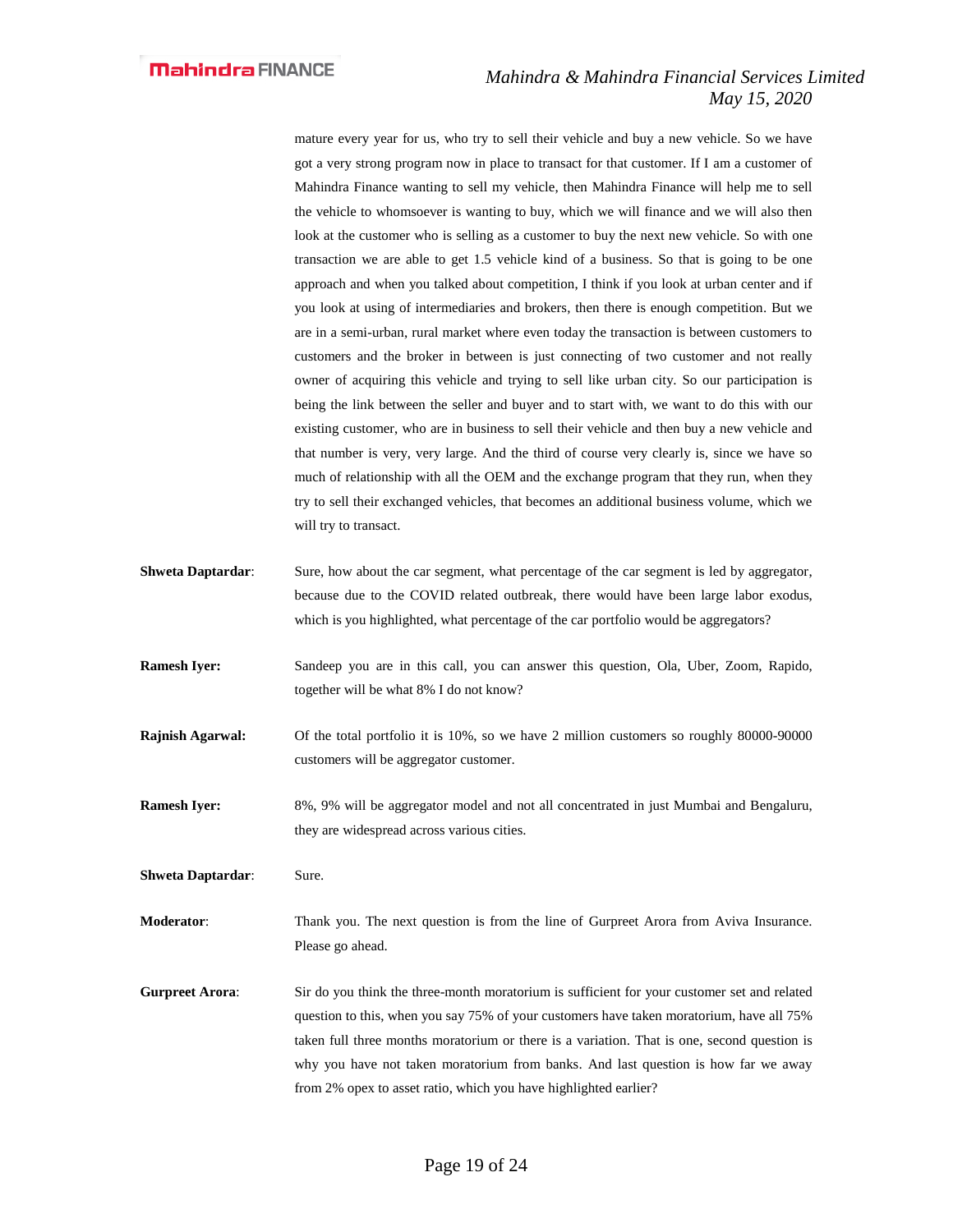- **Ramesh Iyer:** You are the smartest of the question raised because they said you have to come back in the queue you have raised all questions together. Okay let me answer the opex thing first, 2% that we are aiming at is really a dream and a stretch, and we believe that in the last time also I said that it is not all overnight, but in a year or two we will work hard towards that, but to some extent that the asset growth also has to help us in that. If asset continues to decline, I think the cost will look to be the same or steeper. So as I outlined five or six initiatives are areas where we are looking at when we get the full benefit of the technology intervention, digital use, I think the cost for sure will come down. When we get the benefit of cross selling that we are planning to do for pre-owned vehicle of existing customer and create more customers, that will bring down the cost for sure. So I think 2% we would continue to remain focus and you will see at every stage there is a decline in cost visible, which will give directionally to reach the 2% so that is for sure. What was your second question? I am sorry this was one?
- **Gurpreet Arora**: Sir the first question was that, is it three-month moratorium period sufficient for your customer?
- **Ramesh Iyer:** My personal opinion on this moratorium should not be the approach to customer at all because there will always be a fear of cultural change in customers' mindset to repay. So in fact we have, even as an association, we are pushing the regulator to look at reschedulement as a possibility so that you really look at the need of a customer and it could be very different for different customers. So is moratorium three months good enough for commercial vehicle, definitely not. For tractor, more than adequate. So I think do we all believe that on May 31, the moratorium period ends and from June 1, everybody is going to repay on time, I want to tell you that that is never going to be a reality. It will take people another 50 days, maybe 90 days or whatever> So from that point of view 90 days is insufficient, but moratorium is definitely not the answer, rather give more time by rescheduling the customer and understand his real need, rather than putting this habit of not to pay types. Because if somebody takes another three months moratorium, but t starts to earn, he will still not come and start to repay. But if you reschedule somebody's account, you will actually look at when you see likely to start to earn and you will give him only 45 day moratorium, in some cases you may even give 120 day moratorium. So the short answer is 90 is not good enough, but moratorium definitely is not the answer.

**Gurpreet Arora:** Sir why have you not taken moratorium in your bank loans?

**Ramesh Iyer:** No, we have sufficient funds, our cash flow situation, to be able to repay our liability. So therefore we do not feel it necessary to take moratorium. You would rather raise fresh loan and which could come to you at a new rate. Whereas if you take moratorium, you are extending the same loan, which could be contracted earlier at a higher rate, so you get two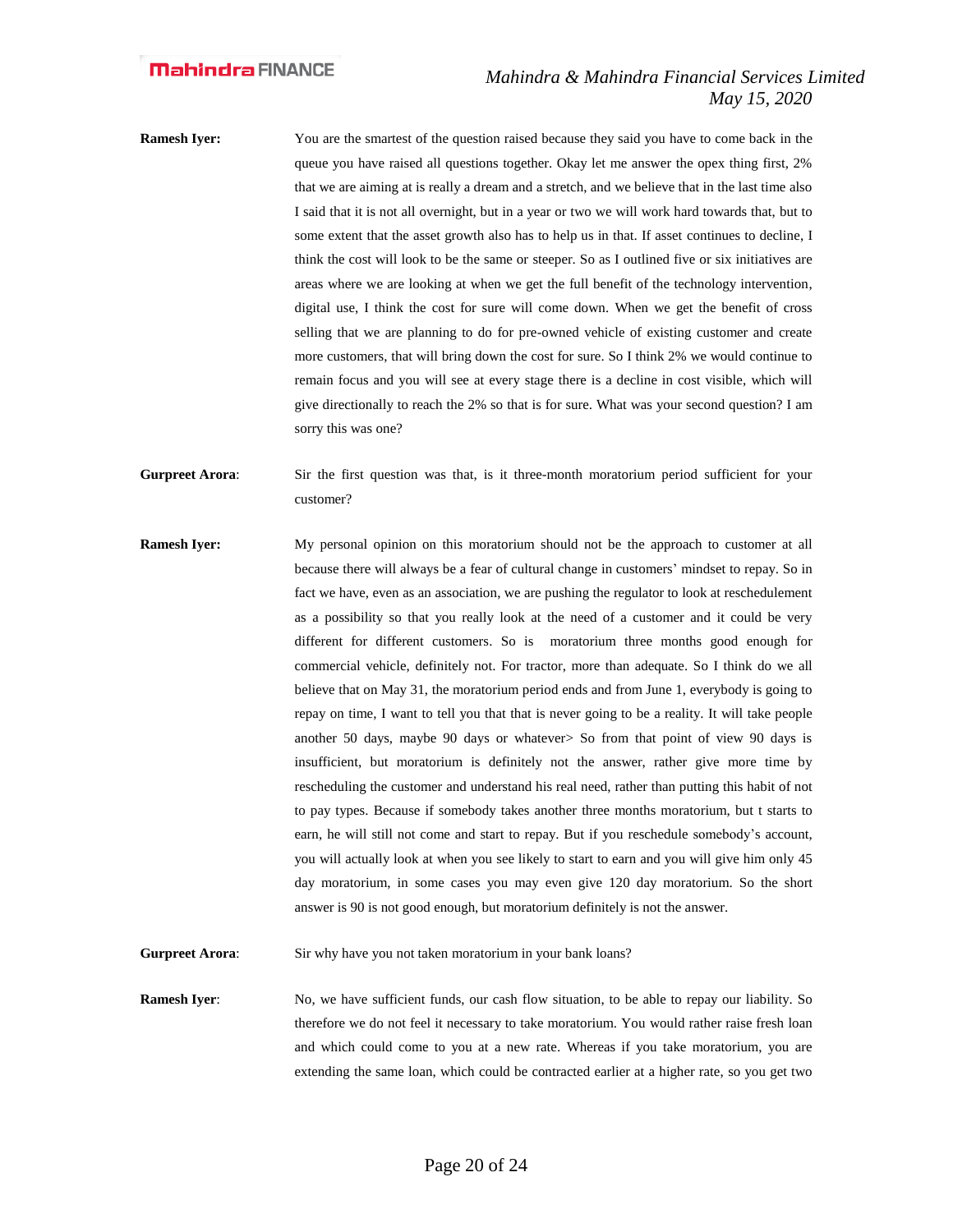benefit, one you prepay on time and maintain your track record, second if you raise fresh loan as a new rate rather than recasting the old loan at old rate.

**Gurpreet Arora:** Got it. Thank you so much Sir and all the best.

**Moderator**: Thank you. The next question is from the line of Anish Jobalia from Banyan Capital. Please go ahead.

**Anish Jobalia**: Thanks for the opportunity. So I just wanted, on the tractor segment you have seen a lot of traction. So my question is like what is driving this, whether this demand that you are seeing is a temporary or perennial, and whether this demand is across geographies?

**Ramesh Iyer:** So across the geography or not, it may not be all states, but relevant, major states are showing the demands whether it is UP, whether it is Punjab, MP, parts of Maharashtra, parts of Rajasthan, I think clearly, Karnataka, we are seeing relevant states are showing the demand. And it is at the back of the Rabi crop being good and Kharif expected to be good after Monsoon, so it is a farm driven and I said somewhere in between, we still do not see haulage application or a contracting segment buying tractor big time yet, but definitely the farm community is buying, so based on good harvest now and expected good harvest the next season.

**Anish Jobalia**: Second question is, I just wanted views on the housing product, just some comments around that would be helpful?

**Ramesh Iyer:** Housing, comments on..

**Anish Jobalia**: Housing subsidiary.

**Ramesh Iyer:** Housing subsidiary, in fact even in one of the earlier calls we had mentioned and I think I do not know if Anuj Mehra, the CEO is in the call, but we had consciously decided to go slow on disbursement and more focus on recovery because that was one area of concern and largely caused from Maharastra and our assets were also little concentrated in Maharashtra. As we speak now, we were, like Mahindra Finance, even in housing we were seeing substantial improvement commencing to happen in the fourth quarter and then we hit this unfortunate time, and they have also taken a view to make higher provision in order to be better covered. We do believe that with the monsoon being good and harvest this round has been good, once Maharashtra opens up, we would see corrections beginning to happen even in the housing business. We are now looking at opportunities of growth in states which are in the green zone and they have been able to source funds from NHB in the refinancing route, etc.. So you will start seeing some growth beginning to happen there, but the focus will continue to remain in bringing down the net NPA to even lower than where they are,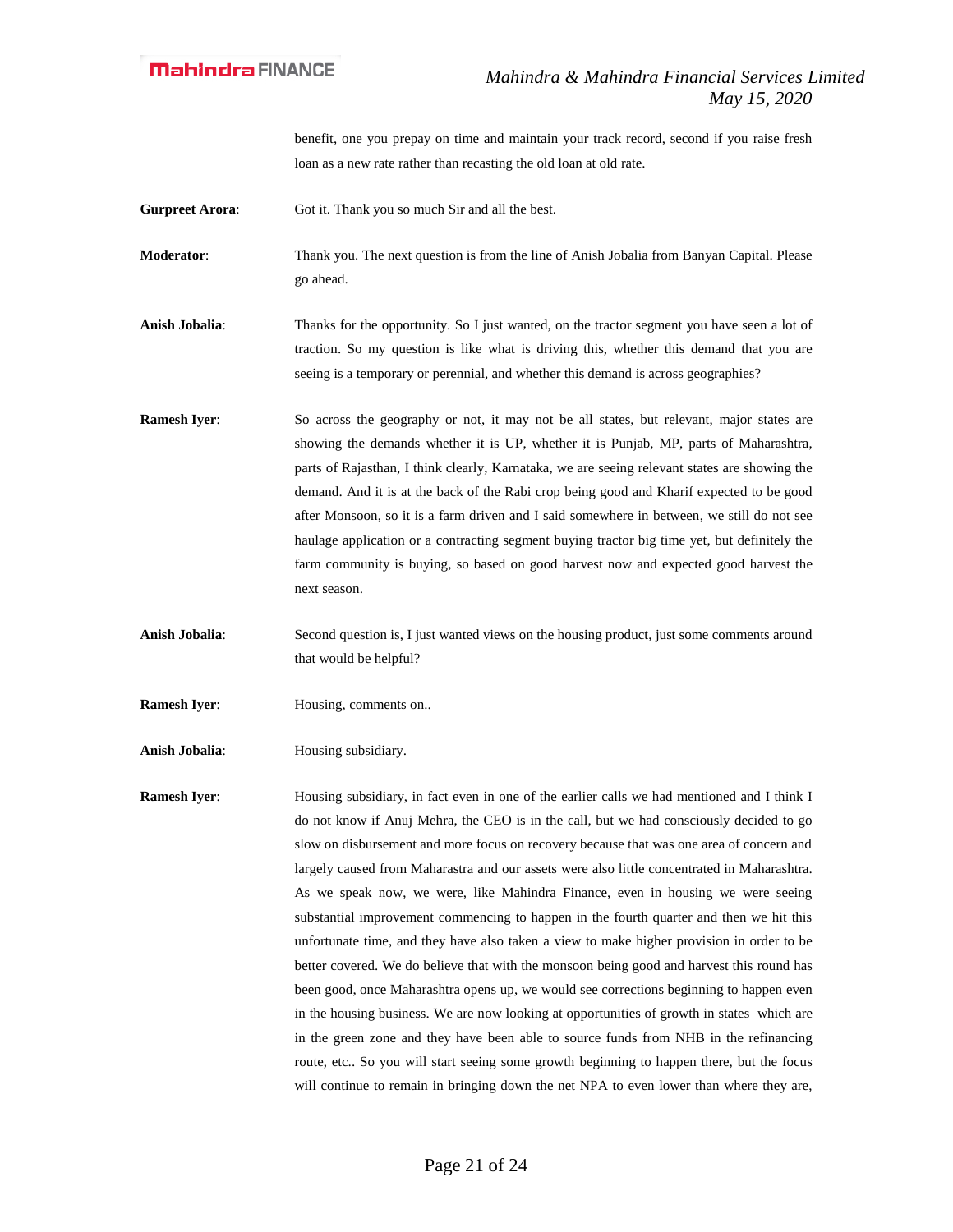maybe another 2% to start with, will be the first benchmark attempt and that we believe will happen as Maharashtra opens up post this COVID lockout.

**Anish Jobalia**: Okay thank you.

**Moderator**: Thank you. The next question is from the line of Vivek Ramakrishnan from DSP Mutual Fund. Please go ahead.

**Vivek Ramakrishnan**: I think one of the other questions got answered especially one Abhijit Murarka asked the question that I had, is it time for you to look at product adjacencies that you might have been considering, possibly even start buying portfolio from other NBFCs, who will be struggling for liability, will not have the strength that you have?

**Ramesh Iyer:** When you say adjacency, what product comes to your mind quickly?

**Vivek Ramakrishnan**: Sir like example, you mentioned microfinance and you are very well in the rural, in twowheeler finance for example, a lot of your customers are going back there, may be buying scooters and so on, so those kind of areas or buy out somebody who is performing portfolio?

**Ramesh Iyer:** Two-wheeler is something that we will look at because for two, three reasons. One is ourselves starting to put together a strategy for how to get into two wheelers because we did see large number of our own dealer relationship are also in two-wheeler business and we did see that as one possible opportunity. In this around we do see two-wheeler bounce back as a next best possibility. And third is you are right, that our own existing customers, all of them have a two-wheeler and we do believe that they may be the ones who may look for adding more two-wheelers to their families if they have believed to travel alone. So I think two-wheeler is something that we were to look at. Microfinance is something, which long back we had gone deeper to understand whether we should or we should not. If at all we get into microfinance, we would rather create a vertical to get in and become of a type, rather than trying to buy some small portfolio and else.If at all we have to do some portfolio we would rather look at refinancing some microfinance NBFC, but nothing of that type at this stage. So any business that is not in our roadmap for growth or as a strategy, we would rather not look at it, and two wheeler comes within the vehicle family and a lot of ecosystem support available, so we may look at that as a positive.

**Moderator**: Thank you. We take the last question from the line of Subramanian Iyer from Morgan

Stanley. Please go ahead.

**Vivek Ramakrishnan**: Thank you Sir. Good luck.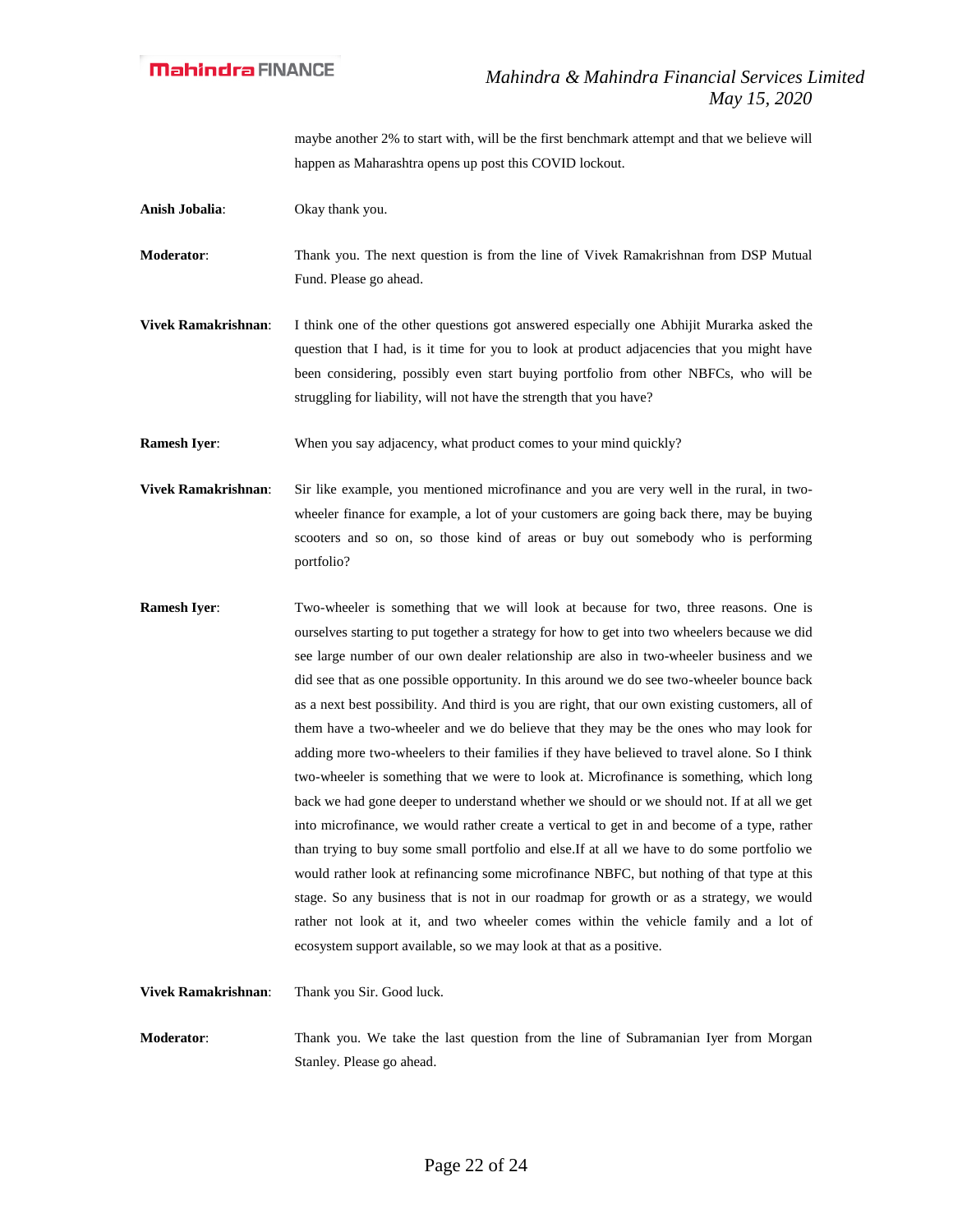- **Subramanian Iyer**: Couple of questions from my side, so one is what was the loss of business days in the month of March, from a collection perspective given that the lockdown started pretty late in the month. And the second question is, what are the outcomes that you are budgeting from the collection efficiency perspective in the coming months?
- **Ramesh Iyer:** The number of days that we lost, while we have been look at it from the lockdown time to the month end, it would have been 12, 13 days, but you know the beginning of this problem I had already commenced, so I think in terms of active days lost in March would have been at least 15, 18 days, if not more, and that is very substantial from a March perspective given normally things start to shape up from March 10-12, and you know most towards March 25- 28, for things to settle down. So may be about 15 or 20 days is what we lost in March, that is very clear. In terms of efficiency, as I said, April our expectations are zero, but we add about 10% odd, 14% or whatever collection. This month we do expect that it would be going beyond 20% and gradually I think each month they could add about 5%, 10% before we can say it has at least reached about 70%, 80% by September, October or so.
- **Subramanian Iyer:** The last question is just more of a number question when I look at your IRAC Stage 3 provisions, the employed coverage works out to about 37% and your stage 3 coverage as per the Ind-AS is about 31%, so what does it imply exactly in the sense that does it mean that these loans are quite aged because the IRAC provisioning is well over 30%, which is generally, basically these assets are in year two?
- **Ramesh Iyer:** Technically Rajesh can answer better, but in Ind-AS, what it really reflects is that, we do not expect the loss to be higher than this is what we cover under Ind-AS for sure looking at both historic as well as way forward.
- **Rajesh Vasudevan:** Under IRAC, you have to compare the total provision, I think you are taking only the NPA provisioning, which is not correct. Here the Stage 2 provisions are quite higher in Ind-AS, so when you see, you have to compare total, even RBI says you to compare at a total level and not at a stage level.
- **Ramesh Iyer:** IRAC gradually moves from Stage 1, 2 to3, whereas in Ind-AS it comes to Stage 3 because one and two is not recognized for calculating the coverage.
- **Rajesh Vasudevan**: As standard asset requires only 0.4% provision. So if you see on a total level, the provision under Ind-AS is more than IRAC and we have not created an impairment reserve as required under new guidance issued on March 30.
- **Subramanian Iyer:** The point on the total coverage is taken, my question was more from a perspective that I was a bit surprised that even under Stage 3 IRAC provisioning is…?